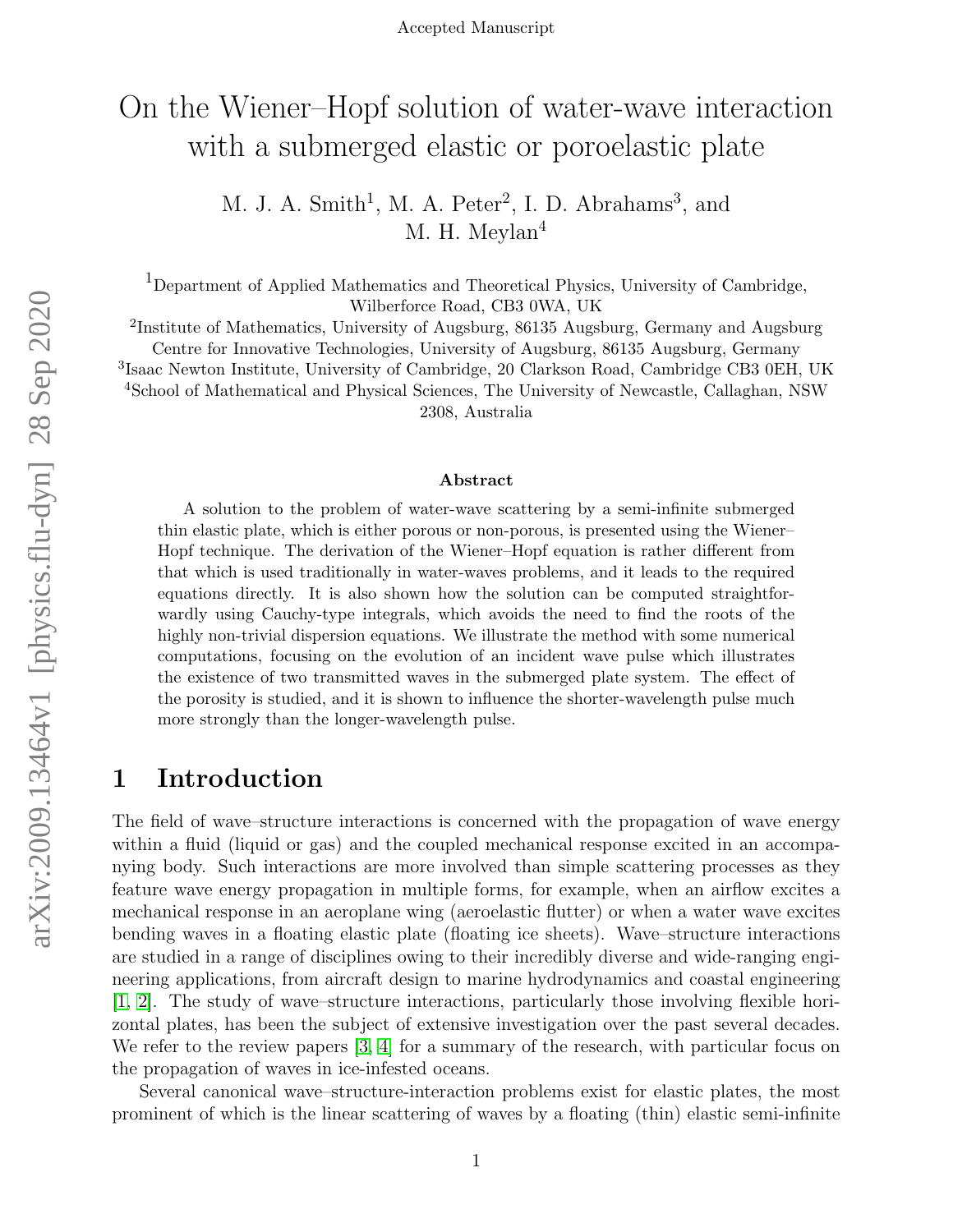plate (i.e. a floating plate of negligible submergence). The first attempt to solve this problem used the Wiener–Hopf method [\[5\]](#page-22-4); however, the solution was not completed in this work. The problem was finally solved using variational methods [\[6\]](#page-22-5) and the various papers inspired by this work are summarised by Fox & Squire [\[7\]](#page-22-6). In fact, the Wiener–Hopf solution to the semi-infinite floating elastic plate problem started by Evans & Davies [\[5\]](#page-22-4) was eventually determined by several groups  $(8, 9, 10)$  $(8, 9, 10)$  $(8, 9, 10)$ . Another canonical problem is the semi-infinite submerged elastic plate, which acts as a model for a broad class of problems in which a flexible body is immersed within a fluid. For this problem, analogous to the case of a two-layer fluid, waves exist at all interfaces: at both the free surface and along the submerged plate. In fact, for both the submerged elastic plate and two-layer fluid problems there are two transmitted waves on the free surface [\[11,](#page-23-1) [12\]](#page-23-2); for the submerged plate problem, the first transmitted wave relates straightforwardly to the incident field and the second transmitted field emerges due to fluid–structure coupling with the elastic plate. As discussed below, we demonstrate here that the presence of poroelasticity in the submerged plate can strongly suppress one of the transmitted waves (the plate-interaction wave), leaving only one significant transmitted surface wave that attenuates slowly. The solution for the semi-infinite submerged elastic plate was found first using the eigenfunction matching method [\[13\]](#page-23-3) and later by the Wiener– Hopf method [\[14\]](#page-23-4). In the water-wave context, horizontal submerged plates are particularly popular to dissipate water-wave energy, e.g. in breakwaters or at the end of wave flumes, as they have little effect on horizontal currents [\[15\]](#page-23-5).

The porous plate is a natural and significant extension to the plate problems outlined above and has been the subject of recent attention in a range of applications [\[16,](#page-23-6) [17\]](#page-23-7). In particular, it naturally dissipates energy. The problem of a submerged semi-infinite porous rigid dock was solved by the Wiener–Hopf method in Evans & Peter [\[18\]](#page-23-8). Since porosity is often associated with thin objects (compared to its other dimensions) the porous plate responds elastically if subjected to incident waves unless they are very short in wavelength. On the other hand, if horizontal (elastic) plates are to be used to dissipate wave energy, it makes sense to make them porous. Therefore, it is natural to consider the water-wave interaction with a porous elastic plate. In fact, porous plates have been studied lately with the solution found by eigenfunction matching [\[19\]](#page-23-9). We also refer to Meylan et al. [\[20\]](#page-23-10) for a recent review of the literature on floating or submerged porous plates. The interest in porous plates extends beyond the water-waves community; for example, there is considerable interest within the aeroacoustics community on efficiently computing the response of porous plates to high-frequency air flows [\[21,](#page-23-11) §5.4.2],[\[16\]](#page-23-6), as such systems are leading-order models for investigating noise-emission suppression by aircraft. There is also a considerable body of work from within the acoustics community [\[22,](#page-23-12) [23,](#page-23-13) [24,](#page-23-14) [25\]](#page-23-15).

As identified above, the Wiener–Hopf method is a robust solution procedure that is widely used in many fields [\[26,](#page-24-0) [1,](#page-22-0) [2,](#page-22-1) [27\]](#page-24-1). It provides a simple semi-analytical treatment for problems which are typically solved by numerical techniques otherwise. The method relies on domain decomposition, i.e. splitting a function analytic on the real line into functions analytic in the upper and lower half-planes. In the standard application of the method, this decomposition is accomplished by calculating and sorting the zeros of a dispersion equation or equivalent [\[8,](#page-22-7) [2,](#page-22-1) [9,](#page-22-8) [10,](#page-23-0) [18,](#page-23-8) [14\]](#page-23-4). Often, this is numerically challenging as there is no systematic method to find the zeros. An alternative approach is to compute this splitting via a Cauchy-type integral, which avoids this need of factorisation [\[26,](#page-24-0) §1.3]. For the submerged porous dock,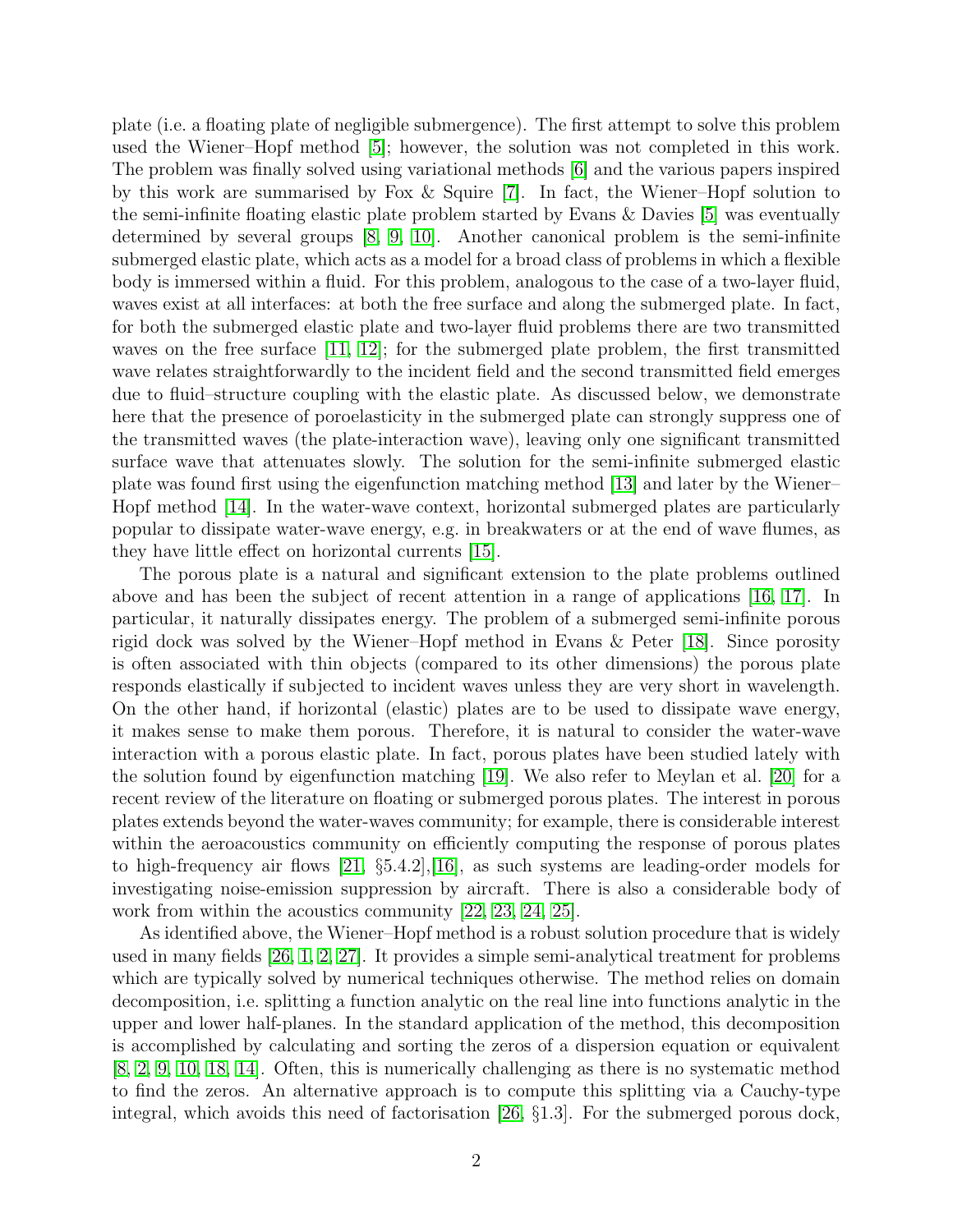this was first achieved by Evans & Peter [\[18\]](#page-23-8).

In this paper, we present a Wiener–Hopf solution to the problem of a semi-infinite poroelastic plate submerged in an incompressible fluid of finite depth. Our derivation does not exploit the factorisation of the dispersion equations but instead uses Cauchy integrals. We find that the presence of porosity can impact the transmitted surface-wave behaviour of the fluid significantly, forcefully suppressing the secondary short-wavelength wave and attenuating the long-wavelength wave (corresponding to the incident field). This finding may have a bearing on the development of structures for coastal-engineering applications.

The outline of the paper is as follows. In Section [2,](#page-2-0) we present the governing equations for the fluid–structure interaction (coupling a potential flow to a submerged, lossless Kirchhoff– Love plate), giving rise to an unknown polynomial  $P = P(s)$  which emerges from repeated integration by parts. In Section [3,](#page-8-0) we present the product decomposition of the Wiener–Hopf kernel involving Cauchy-type integrals and determine the asymptotic behaviour of the system at infinity, giving rise to an unknown polynomial  $J = J(s)$ . In Section [4,](#page-10-0) we determine these two polynomials using the plate-edge boundary conditions and by imposing appropriate analyticity conditions in the upper- and lower-half planes. Having solved the Wiener–Hopf system, we then construct the total potential using residue calculus in Section [5,](#page-11-0) outlining the energy-balance relation for the system and presenting numerical results. In Section [6,](#page-15-0) we consider the extension of the system to submerged poroelastic plates, incorporating the effect of a porous flow across the plate (following Darcy's law), which follows straightforwardly from the non-porous case thanks to our way of deriving the Wiener–Hopf equation. We also produce comparative numerical results to the lossless case. Finally, concluding remarks are given in Section [7.](#page-22-9)

## <span id="page-2-0"></span>2 Governing equations

In this work, we consider the problem of wave propagation through a waveguide comprising a horizontal semi-infinite elastic plate submerged within a fluid domain, which possesses a rigid horizontal sea floor and free fluid surface. The fluid medium is governed by the three-dimensional Laplace equation

<span id="page-2-1"></span>
$$
\Delta\Phi(x, y, z; t) = 0, \quad \text{for } (x, y, z) \in \Omega,
$$
\n
$$
(1)
$$

where  $\Delta = \partial_x^2 + \partial_z^2 + \partial_z^2$ ,  $\Omega = \{(x, y) \in \mathbb{R}_2 \times z \in (-h, 0)\} \setminus \Gamma_p$  is the fluid domain,  $\Gamma_p =$  ${x > 0 \times y \in \mathbb{R} \times z = -d}$  is the elastic plate domain, where  $d < h$ , and  $\Phi$  is the threedimensional fluid velocity potential. Note that the operator in [\(1\)](#page-2-1) above is an appropriate model for fluid flows that are both incompressible and irrotational (i.e., where the fluid density is constant and so the conservation of mass condition is given in terms of the fluid velocity  $(u_x, u_y, u_z)$  alone as  $\partial_x u_x + \partial_y u_y + \partial_z u_z = 0$  and the flow velocity is decomposed as  $(u_x, u_y, u_z) = (\partial_x \Phi, \partial_y \Phi, \partial_z \Phi)$ , respectively). The bending response of the submerged uniform plate is given by the Kirchhoff–Love thin plate equation

<span id="page-2-2"></span>
$$
D\Delta_{\parallel}^2 w_b(x, y; t) + h_{\rm P}\rho \partial_t^2 w_b(x, y; t) = -q, \quad \text{for } (x, y) \in \Gamma_{\rm P}, \tag{2}
$$

where  $D = h_P^3 E/(12[1 - \nu^2])$  is the bending stiffness,  $h_P$  is the total plate thickness, E is the Young's modulus,  $\nu$  is the Poisson ratio,  $\Delta_{\parallel} = \partial_x^2 + \partial_y^2$  is a two-dimensional Laplace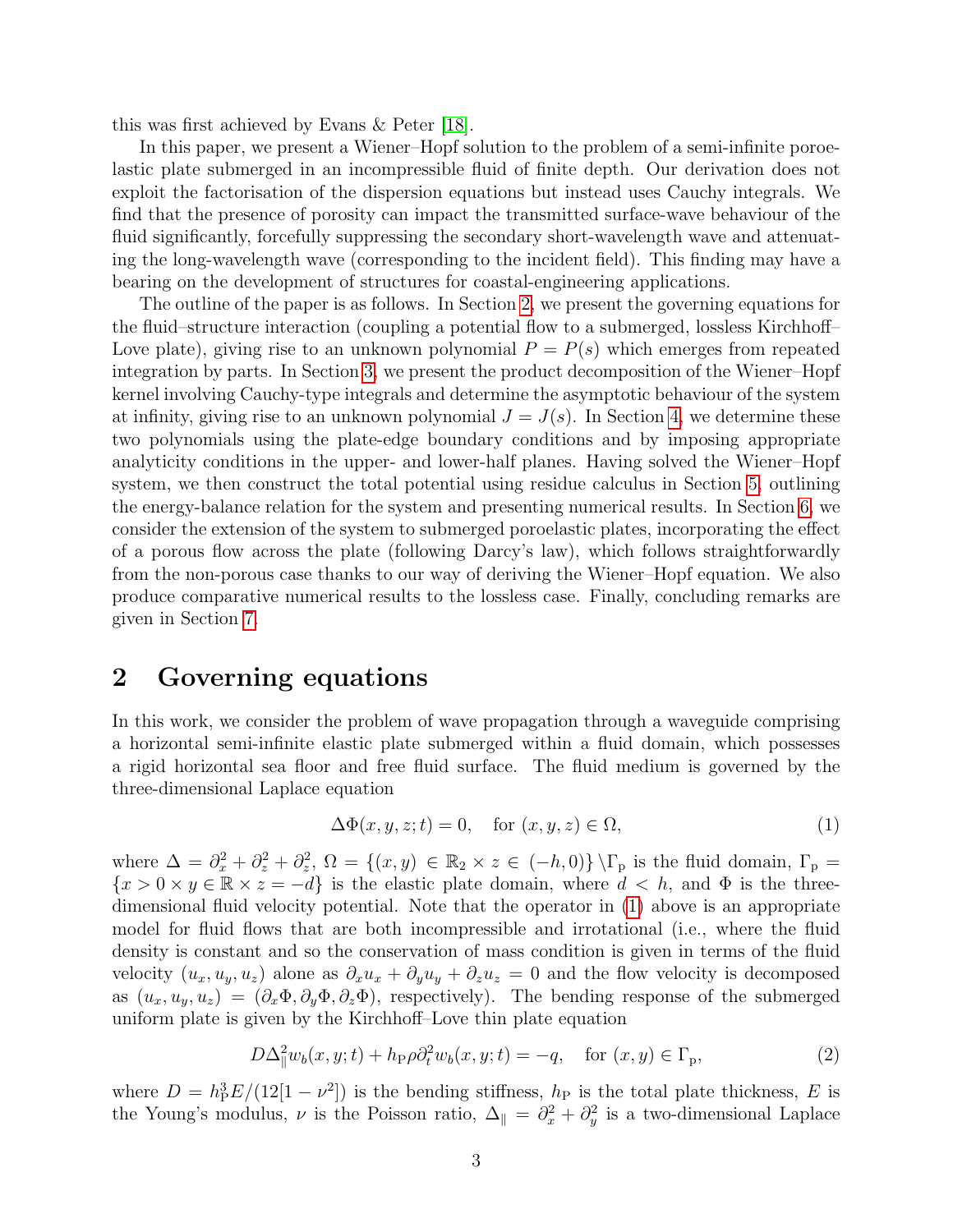

Figure 1: (a) Three-dimensional segment, and (b) two-dimensional cross section of a submerged semi-infinite elastic plate at depth  $z = -d$  with a rigid sea floor at depth  $z = -h$  and a free surface at  $z = 0$ . Incident surface waves excite reflected and transmitted fields travelling to the left and right, respectively.

operator,  $w_b(x, y; t)$  is the out-of-plane displacement,  $\rho$  is the plate mass density, and q is the plate loading.

We consider incident potential fields of the form  $\Phi_{\rm inc}(x, y, z) = \phi_{\rm inc}(x, z) \exp(ik_y^{\rm inc}y - z)$ iwt), where  $(k_x^{\text{inc}}, k_y^{\text{inc}}, k_z^{\text{inc}})$  denotes the incident wavevector, and w is the angular frequency, in the long-wavelength limit  $k_y^{\text{inc}}h \rightarrow 0$ . That said, the formulation outlined in-text is readily extended to consider skew incidence. Accordingly we decompose all potentials in the analogous form  $\Phi(x, y, z; t) = \phi(x, z) \exp(ik_y^{\text{inc}}y - i\omega t)$ , decompose the plate displacement as  $w_b(x, y; t) = w(x, y) \exp(-i\omega t)$ , and consider a problem independent of y (i.e., where the y dependence in  $\Phi$  is the same as in  $\Phi_{\text{inc}}$ .

Furthermore, for the plate forcing we assume a linearised Bernoulli response for the pressure on the submerged beam

<span id="page-3-1"></span>
$$
q = P(x, y, -d)|_{-}^{+} = \{ \rho_{\rm F} \, gd - \rho_{\rm F} \, \partial_t \Phi(x, y, -d; t) \} \Big|_{-}^{+} = i\omega \rho_{\rm F} \phi \Big|_{-}^{+} \exp(-i\omega t), \tag{3}
$$

where the  $\rho_F g d$  term describes the hydrostatic pressure of the fluid at depth  $z = -d$ , and the second term denotes the pressure contribution from the fluid motion. Here we define  $\phi$ <sup>|</sup> +  $\frac{+}{-} = \phi(x, -d_+) - \phi(x, -d_-)$  as the jump discontinuity in the potential across the thin plate, where  $-d_+$  is the upper side and  $-d_-$  the lower side of the plate,  $\rho_F$  is the density of the fluid, and  $g = 9.8 \,\mathrm{m \cdot s^{-2}}$  is the gravitational acceleration constant.

Finally, we impose a kinematic condition between the plate and fluid requiring that the normal velocity of the fluid matches the normal velocity of the plate

<span id="page-3-0"></span>
$$
\partial_t w_b(x, y; t) = \partial_z \Phi(x, y, -d; t), \quad \text{for } (x, y) \in \Gamma_p,
$$
\n(4)

which implies continuity of the normal fluid velocity across the plate. Accordingly, we arrive at the two-dimensional system of equations considered in this work involving a single scalar dependent variable  $\phi(x, z)$  satisfying Laplace's equation

<span id="page-3-2"></span>
$$
\Delta_{\perp}\phi(x,z) = 0, \quad \text{for } (x,z) \in \Omega,
$$
\n(5)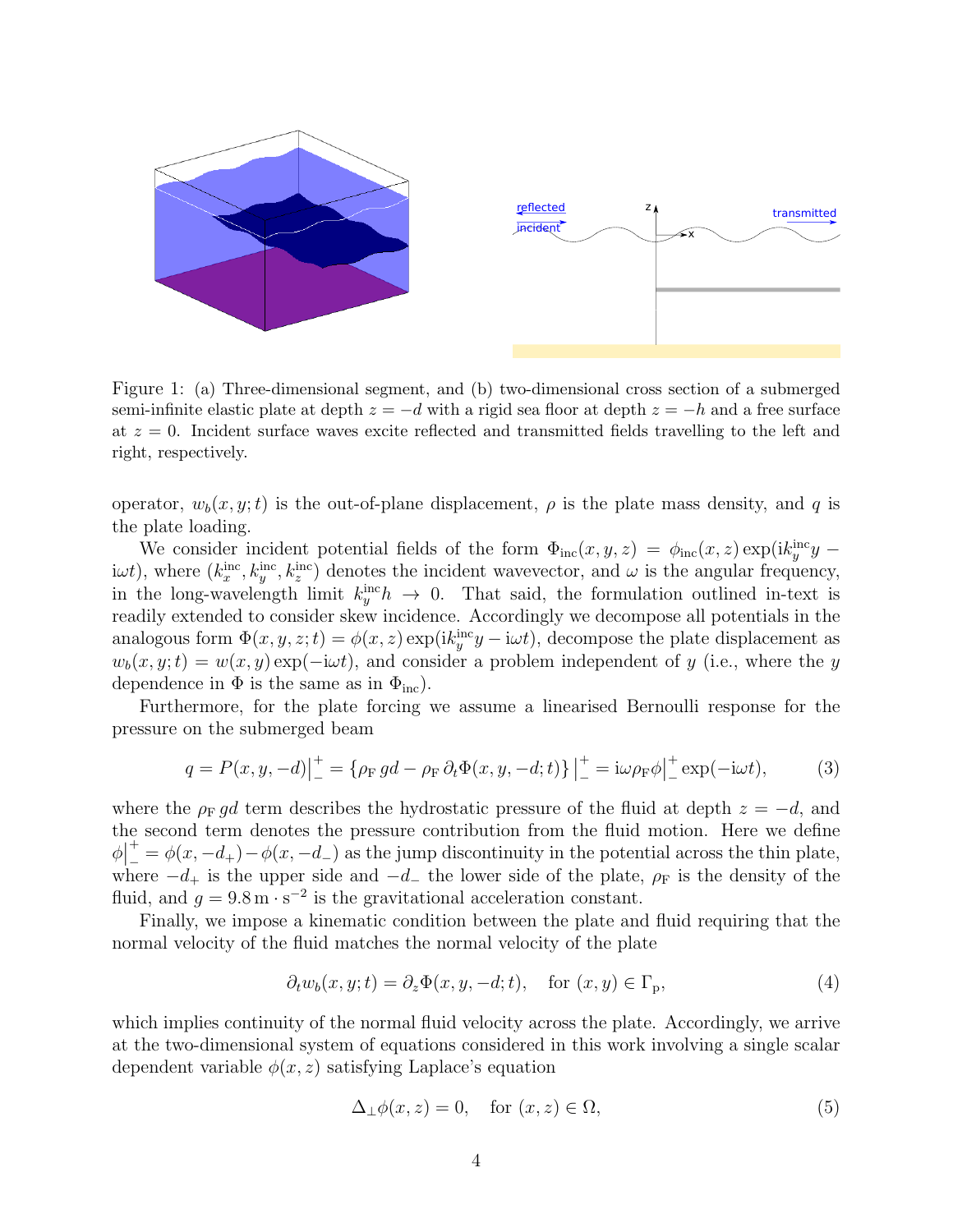where  $\Delta_{\perp} = \partial_x^2 + \partial_z^2$  is a two-dimensional Laplace operator, with the free surface, elastic plate, fluid velocity, and rigid sea floor conditions

$$
\partial_z \phi(x, z) - \alpha \phi(x, z) = 0
$$
, for  $z = 0$  and  $x \in \mathbb{R}$ , (6a)

$$
(\partial_x^4 - \mu^4)\partial_z \phi(x, z) + \beta \phi(x, z)|_{-}^{+} = 0, \text{ for } z = -d \text{ and } x > 0,
$$
 (6b)

$$
\partial_z \phi(x, z)\Big|_{-}^{+} = 0
$$
, for  $z = -d$  and  $x \in \mathbb{R}$ , (6c)

<span id="page-4-5"></span><span id="page-4-2"></span><span id="page-4-1"></span>
$$
\partial_z \phi(x, z) = 0
$$
, for  $z = -h$  and  $x \in \mathbb{R}$ , (6d)

where  $\alpha = \omega^2/g$ ,  $\mu^4 = \rho h_P \omega^2/D$ , and  $\beta = \rho_F \omega^2/D$ . The conditions at the plate edge (i.e., clamped, free edge, or simply supported conditions) are specified later. For the pressure jump across the plate, the leading order asymptotic behaviour is easily shown to be

<span id="page-4-0"></span>
$$
\lim_{x \to 0^{-}} \phi(x, -d)|_{-}^{+} \sim O(x^{1/2}),\tag{7}
$$

near the plate edge, regardless of the conditions, and that outgoing wave (radiation) conditions are satisfied at infinity [\[2,](#page-22-1) Eq. (1.29)]. Note that in place of the pressure condition [\(7\)](#page-4-0) we could equivalently impose a condition on the flow velocity [\[18\]](#page-23-8)

<span id="page-4-7"></span>
$$
\lim_{x \to 0^{-}} \sqrt{[\partial_x \phi(x, -d)]^2 + [\partial_z \phi(x, -d)]^2} \sim O(x^{-1/2}),
$$
\n(8)

as these are equivalent from a conservation of momentum argument. Both forms are presented here for later convenience. Next, we decompose the field in terms of an incident and scattered field

<span id="page-4-3"></span>
$$
\mathcal{A}\phi(x,z) = \phi^{\text{inc}}(x,z) + \phi^{\text{s}}(x,z),\tag{9}
$$

and examine the possible forms of the incident potential for this system in detail. Note that we introduce the arbitrary scaling factor  $A$  for later convenience (for example, if normalising the potential to have unit amplitude in displacement). Up until Section [5,](#page-11-0) the scaling  $\mathcal{A} = 1$  is taken without loss of generality. The scattered potential  $\phi^s$  is subject to radiation conditions that the waves are outgoing at infinity and we impose these as part of the solution procedure.

#### 2.1 Incident potential

The incident potential, which we take to come from  $x = -\infty$ , must satisfy both the freesurface [\(6a\)](#page-4-1) and rigid-floor [\(6d\)](#page-4-2) conditions, irrespective of the presence of the submerged plate. Accordingly, we propose the modulated plane-wave ansatz

<span id="page-4-4"></span>
$$
\phi^{\rm inc}(x, z) = F e^{i\ell x} \cosh(\ell(z + h)),\tag{10}
$$

where  $F$  is arbitrary. The above ansatz satisfies the rigid-floor condition by inspection, and admits the dispersion equation

<span id="page-4-6"></span>
$$
\ell \tanh(\ell h) = \alpha,\tag{11}
$$

from the free-surface condition. This dispersion equation is symmetric in  $\ell$  and so has one real positive root and one real negative root. We choose the value of  $\ell$  to be the positive real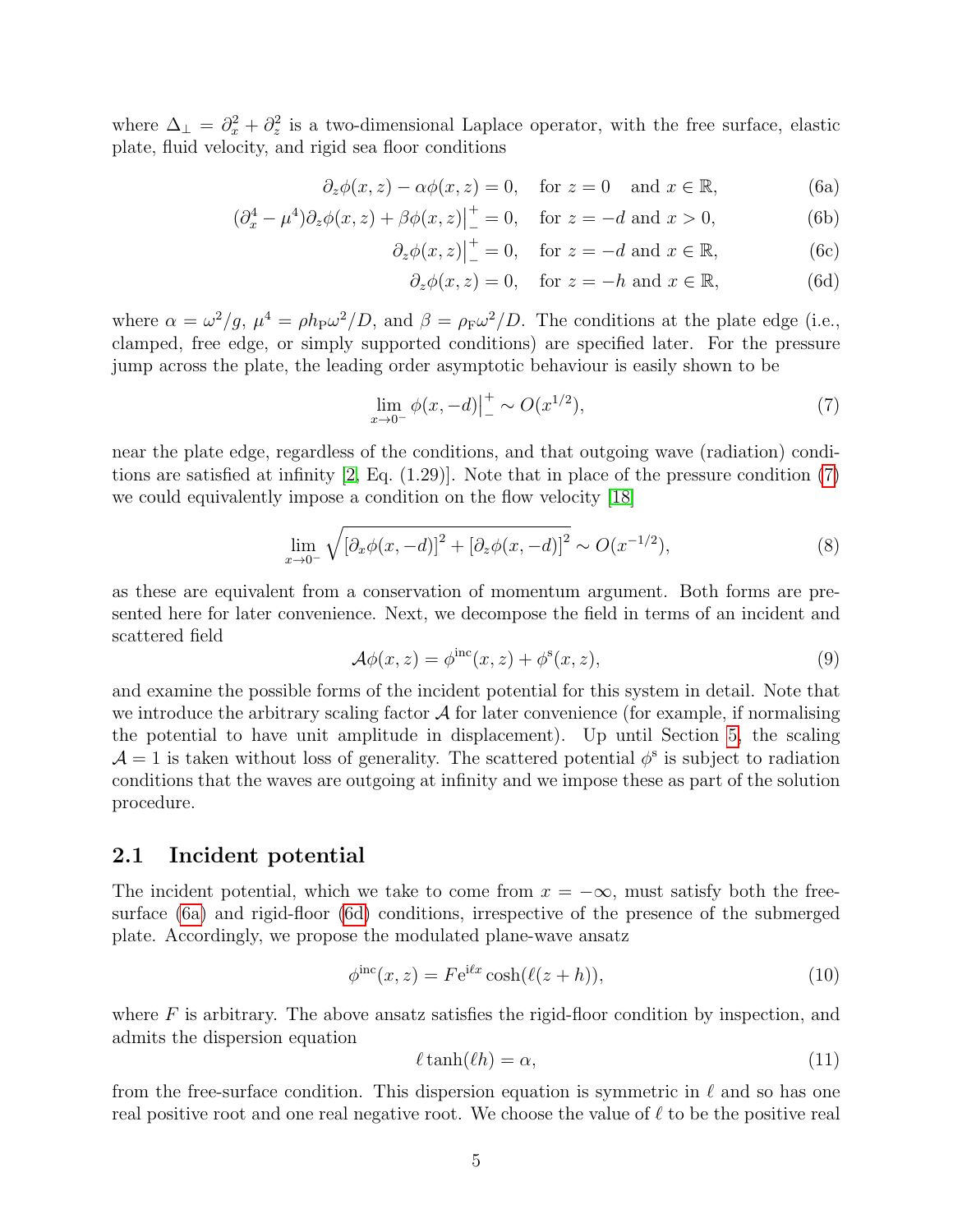solution of this equation, which corresponds to waves travelling to the right. By substituting the decomposition  $(9)$  and plane-wave ansatz  $(10)$  into the plate condition  $(6b)$  we obtain

<span id="page-5-0"></span>
$$
(\partial_x^4 - \mu^4) \partial_z \phi^s(x, z) + \beta \phi^s(x, z) \Big|_{-}^{+} = -\ell(\ell^4 - \mu^4) \sinh(\ell c) F e^{i\ell x}, \tag{12}
$$

where  $c = h - d$ , and so we specify the incident potential

<span id="page-5-6"></span>
$$
\phi^{\rm inc}(x,z) = \frac{-\cosh(\ell(z+h))}{\ell(\ell^4 - \mu^4)\sinh(\ell c)} e^{i\ell x},\tag{13}
$$

for a line source placed at  $x = -\infty$  in our free-surface and rigid-floor domain. This choice of  $F$  ensures a simple form for the plate forcing, i.e., the right-hand side of  $(12)$ .

#### 2.2 Scattered potential

From the decomposition [\(9\)](#page-4-3) above, the system for the scattered potential takes the form

$$
\Delta_{\perp} \phi^s(x, z) = 0, \quad \text{for } (x, z) \in \Omega,
$$
\n(14)

with the updated boundary conditions

$$
\partial_z \phi^s(x, z) - \alpha \phi^s(x, z) = 0, \quad \text{for } z = 0 \quad \text{and } x \in \mathbb{R}, \tag{15a}
$$

$$
(\partial_x^4 - \mu^4)\partial_z \phi^s(x, z) + \beta \phi^s(x, z)\Big|_{-}^{+} = e^{i\ell x}, \quad \text{for } z = -d \text{ and } x > 0,
$$
 (15b)

$$
\partial_z \phi^s(x, z)\Big|_{-}^{+} = 0
$$
, for  $z = -d$  and  $x \in \mathbb{R}$ , (15c)

<span id="page-5-4"></span><span id="page-5-2"></span><span id="page-5-1"></span>
$$
\partial_z \phi^s(x, z) = 0
$$
, for  $z = -h$  and  $x \in \mathbb{R}$ . (15d)

Next we introduce the Fourier transform

<span id="page-5-3"></span>
$$
\Psi(s,z) = \int_{-\infty}^{\infty} \phi^s(x,z) e^{isx} dx,
$$
\n(16)

and apply this to the two-dimensional Laplace equation [\(14\)](#page-5-1) to obtain

<span id="page-5-5"></span>
$$
(-s2 + \partial_z2)\Psi(s, z) = 0,
$$
\n(17)

which has the general solution  $\Psi(s, z) = G(s) \cosh(sz) + H(s) \sinh(sz)$ . We then introduce a (fictitious) partition of the domain in the z direction as

$$
\Psi(s,z) = \begin{cases} \Psi^{\text{U}}(s,z) & \text{for } -d < z < 0, \\ \Psi^{\text{L}}(s,z) & \text{for } -h < z < -d. \end{cases} \tag{18}
$$

Consequently for  $-d < z < 0$  we solve

$$
(-s2 + \partialz2)\PsiU(s, z) = 0, \text{ with } (19a)
$$

$$
\partial_z \Psi^{\mathcal{U}}(s, z) - \alpha \Psi^{\mathcal{U}}(s, z) = 0, \quad \text{for } z = 0,
$$
\n(19b)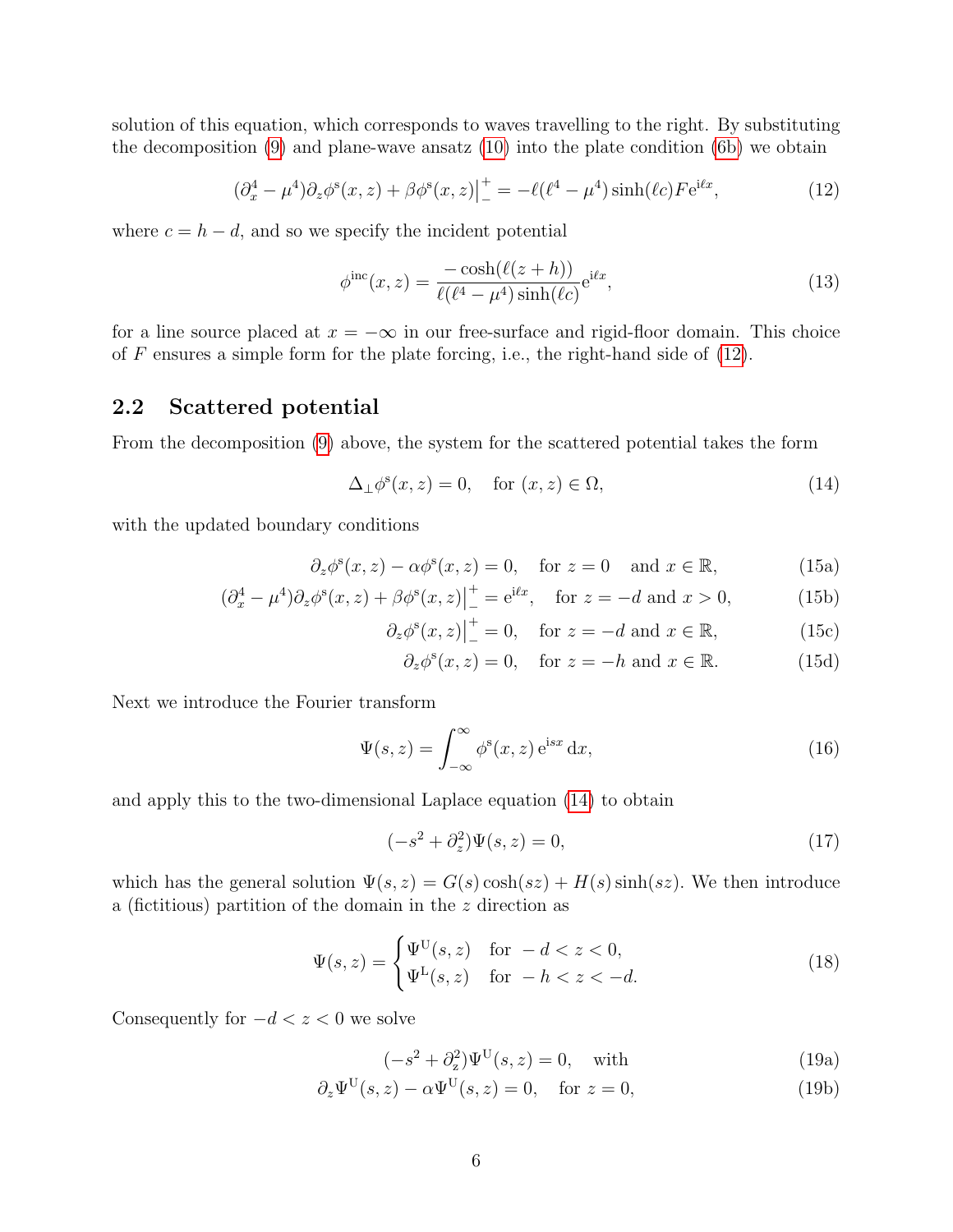admitting the form  $\Psi^{\text{U}}(s, z) = G^{\text{U}}(s) [\cosh(sz) + (\alpha/s) \sinh(sz)]$ . Similarly, for  $-h < z < -d$ we solve

$$
(-s2 + \partial_z2)\PsiL(s, z) = 0, \text{ with } (20a)
$$

$$
\partial_z \Psi^{\mathcal{L}}(s, z) = 0, \quad \text{for } z = -h,
$$
\n(20b)

to obtain  $\Psi^L(s, z) = H^L(s) \cosh(s(z+h)) / \sinh(sh)$ . These forms are then matched on  $z = -d$  by imposing continuity of the derivative [\(15c\)](#page-5-2), i.e.,

$$
\partial_z \Psi^{\mathcal{U}}(s, -d) = \partial_z \Psi^{\mathcal{L}}(s, -d),\tag{21}
$$

admitting the relation

<span id="page-6-4"></span>
$$
G^{U}(s) = \frac{s \sinh(sc)}{\sinh(sh)(\alpha \cosh(sl) - s \sinh(sd))} H^{L}(s).
$$
\n(22)

At this stage the form of  $H^L(s)$ , and therefore the complete x dependence in the solution, is unknown, and it is through the Wiener–Hopf technique that this dependence is found.

#### 2.3 Field decomposition

Having determined the form of the fluid eigenfunctions, we now introduce the decomposition

<span id="page-6-2"></span>
$$
\phi^s(x, -d)|_{-}^{+} = \begin{cases} 0 & \text{for } x < 0, \\ a(x) & \text{for } x > 0, \end{cases}
$$
 (23)

where  $a(x)$  is unknown and for  $x < 0$  there is no pressure discontinuity in the fluid domain. Similarly, we write the normal velocity as

<span id="page-6-3"></span>
$$
\partial_z \phi^s(x, -d) = \begin{cases} b(x) & \text{for } x < 0, \\ m(x) & \text{for } x > 0, \end{cases}
$$
 (24)

where  $b(x)$  and  $m(x)$  are unknown. Evaluating the Fourier transform of  $\phi^s(x, -d)$ +  $\overline{\phantom{a}}^*$  we obtain

$$
\Psi(s, -d)\Big|_{-}^{+} = \int_{0}^{\infty} a(x) e^{isx} dx = A^{+}(s) = \left[\frac{\sinh(sc)\xi(s) - \cosh(sc)\eta(s)}{\sinh(sh)\eta(s)}\right] H^{L}(s),\tag{25}
$$

where  $A^+(s)$  is yet unknown, and

<span id="page-6-1"></span>
$$
\xi(s) = s \cosh(s d) - \alpha \sinh(s d),\tag{26a}
$$

<span id="page-6-0"></span>
$$
\eta(s) = \alpha \cosh(s d) - s \sinh(s d) \tag{26b}
$$

from the matched eigenfunction expansions earlier, with superscript plus (+) notation denoting analyticity in the upper-half plane. Next, we consider the Fourier transform of the plate operator at  $z = -d$  for all  $x \in \mathbb{R}$ , which admits

$$
\int_{-\infty}^{\infty} (\partial_x^4 - \mu^4) \partial_z \phi^s(x, -d) e^{isx} dx
$$
  
= 
$$
\int_{-\infty}^0 (\partial_x^4 - \mu^4) \partial_z \phi^s(x, -d) e^{isx} dx + \int_0^{\infty} (\partial_x^4 - \mu^4) \partial_z \phi^s(x, -d) e^{isx} dx.
$$
 (27)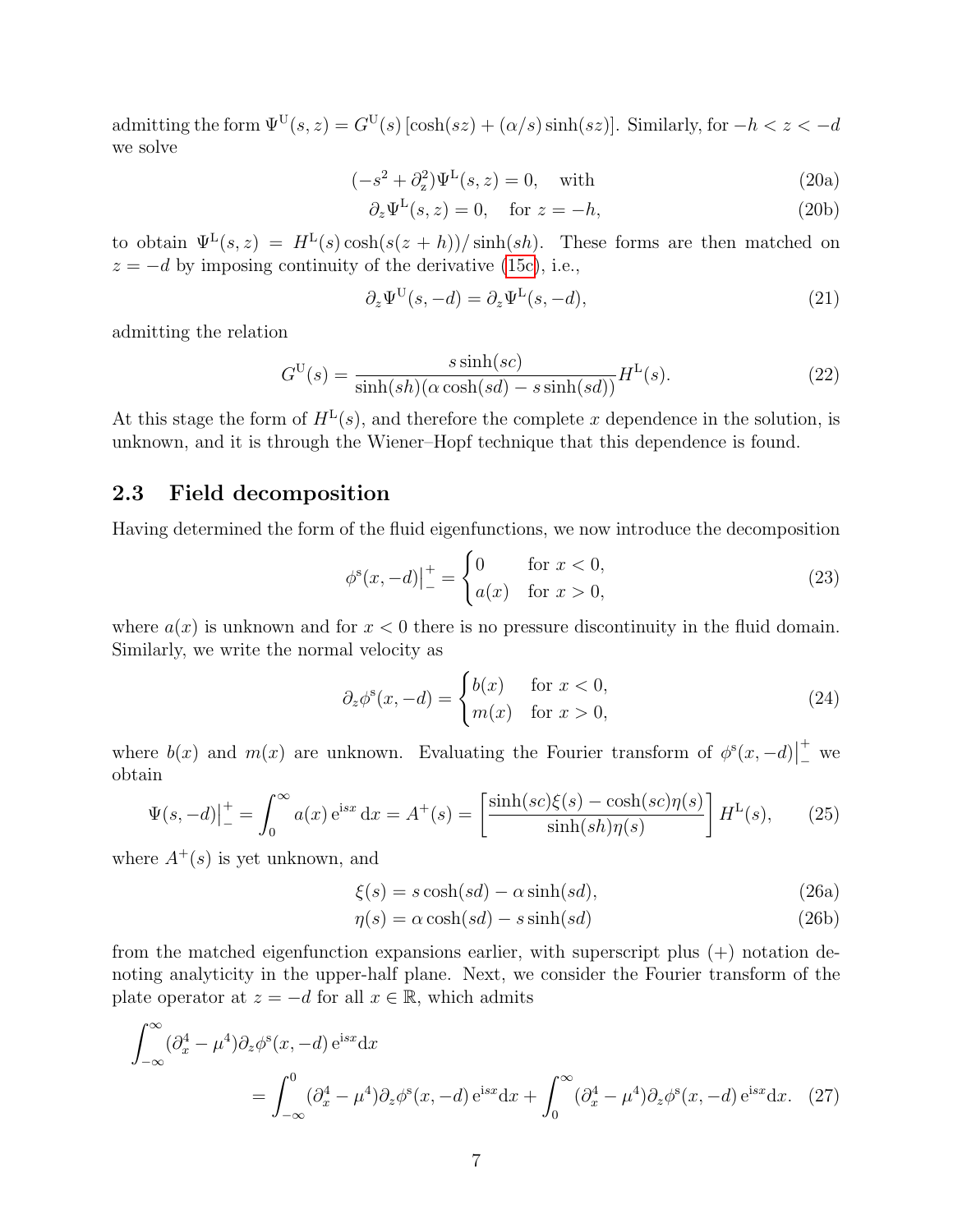The left-hand side of [\(27\)](#page-6-0), after considering the Fourier transform definition [\(16\)](#page-5-3) and jump condition [\(25\)](#page-6-1) above, takes the form

$$
\int_{-\infty}^{\infty} (\partial_x^4 - \mu^4) \partial_z \phi^s(x, -d) e^{isx} dx = (s^4 - \mu^4) \partial_z \Psi(s, -d)
$$

$$
= \left[ \frac{s(s^4 - \mu^4) \sinh(sc) \eta(s)}{\sinh(sc)\xi(s) - \cosh(sc)\eta(s)} \right] A^+(s). \quad (28a)
$$

The first term on the right-hand side of [\(27\)](#page-6-0), after repeated integration by parts, admits

$$
\int_{-\infty}^{0} (\partial_x^4 - \mu^4) \partial_z \phi^s(x, -d) e^{isx} dx
$$
\n
$$
= [ (i \partial_z \phi_0^s) s^3 - (\partial_x \partial_z \phi_0^s) s^2 - (i \partial_x^2 \partial_z \phi_0^s) s + (\partial_x^3 \partial_z \phi_0^s) ] + (s^4 - \mu^4) \int_{-\infty}^{0} \partial_z \phi^s(x, -d) e^{isx} dx
$$
\n
$$
= P(s) + (s^4 - \mu^4) B^-(s), \quad (28b)
$$

where boundary contributions from negative infinity are excluded by appropriate regularisation, the subscript zero notation denotes the limit

<span id="page-7-1"></span>
$$
\partial_z \phi_0^s = \lim_{x \to 0} \partial_z \phi^s(x, -d),\tag{28c}
$$

etc., which represent constant coefficients in the cubic polynomial  $P(s)$ , and

$$
B^{-}(s) = \int_{-\infty}^{0} b(x)e^{isx} dx,
$$
\n(28d)

is as yet unknown except that it is analytic in the lower-half plane. The second term on the right-hand side of [\(27\)](#page-6-0) is simplified by the boundary condition [\(15b\)](#page-5-4) and jump decomposition [\(23\)](#page-6-2) and so we obtain

$$
\int_0^\infty (\partial_x^4 - \mu^4) \partial_z \phi^s(x, -d) e^{isx} dx = -\beta \int_0^\infty a(x) e^{isx} dx + \int_0^\infty e^{i(\ell+s)x} dx = -\beta A^+(s) + \frac{i}{(s+\ell)_+},
$$
\n(28e)

where the result for the improper integral  $\int_0^\infty \exp\left\{i(\ell + s)x\right\} dx$  follows from appropriate regularisation. By combining all of the above, we finally arrive at the Wiener–Hopf equation

<span id="page-7-0"></span>
$$
K(s)A^+(s) = P(s) + (s^4 - \mu^4)B^-(s) + \frac{\mathrm{i}}{(s+\ell)_+},\tag{29}
$$

where

$$
K(s) = s(s^4 - \mu^4) \left[ \frac{\sinh(sc)\eta(s)}{\sinh(sc)\xi(s) - \cosh(sc)\eta(s)} \right] + \beta,
$$
\n(30)

and the Wiener–Hopf system [\(29\)](#page-7-0) holds in an infinite strip including the real line, but indented below (above) any isolated singularities on the positive (negative) real line so that radiation conditions are satisfied. In fact, these poles come from the forcing term and the Wiener–Hopf kernel function  $K(s)$ , which is regular along the real line (suitably indented) and also possesses poles along the imaginary s axis. A key step in the solution procedure is the factorisation of  $K(s)$ , which is the focus of the next section.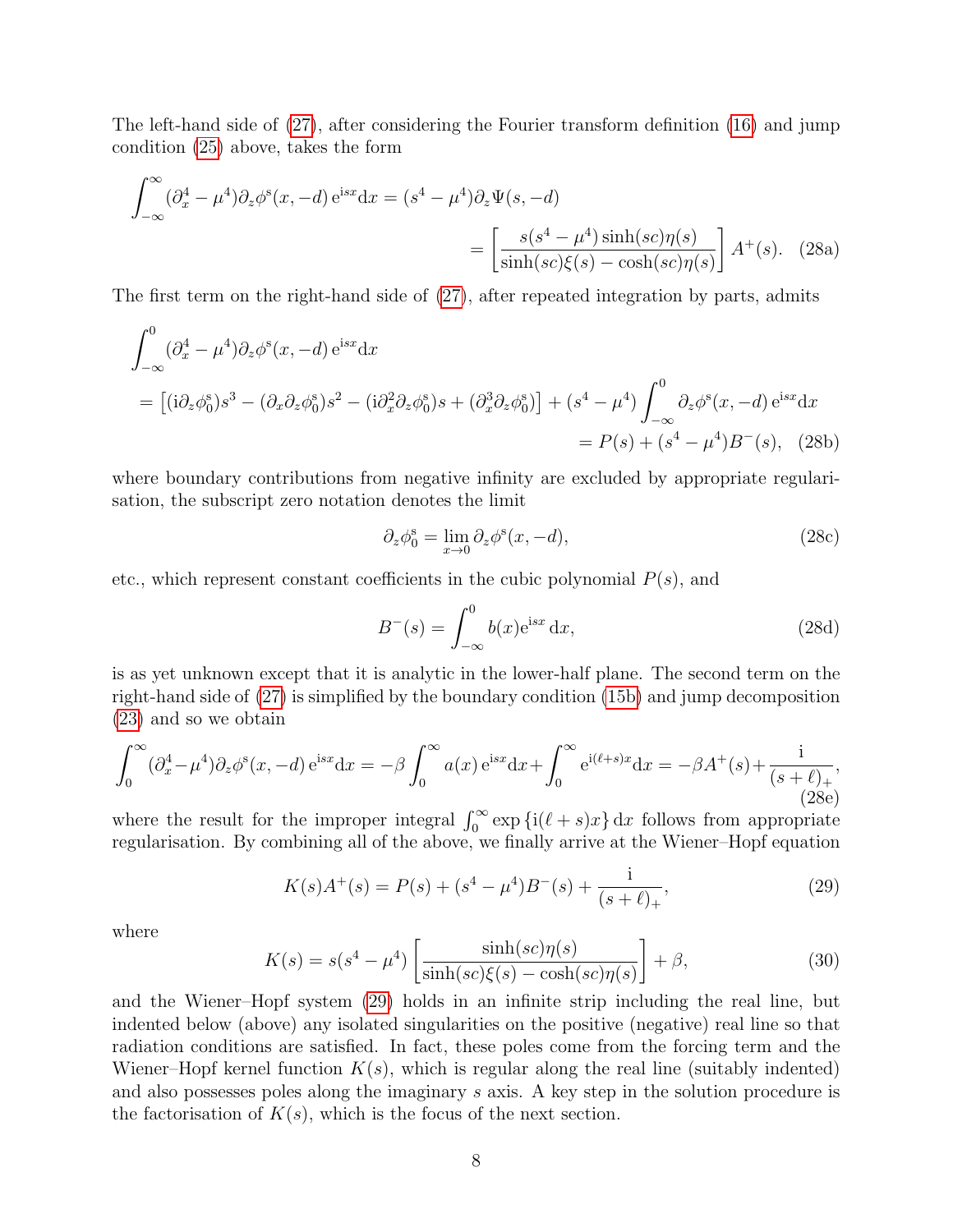### <span id="page-8-0"></span>3 Product decomposition of the kernel  $K(s)$

It follows from inspection that the denominator of  $K(s)$  is the dispersion equation [\(11\)](#page-4-6) and thus has poles at  $s = \pm \ell$ . Also, we find that

<span id="page-8-1"></span>
$$
\lim_{s \to \pm \infty} K(s) \sim -|s|^5 \tag{31}
$$

and so we propose the factorisation [\[28\]](#page-24-2)

$$
K(s) = L(s)Q(s),\tag{32}
$$

where

$$
L(s) = -\frac{1}{2}s(s^4 - \mu^4)\frac{\cosh(\pi s)}{\sinh(\pi s)},
$$
\n(33a)

$$
Q(s) = 2 \tanh(\pi s) \left[ \frac{\sinh(cs)\eta(s)}{\alpha \cosh(sh) - s \sinh(sh)} - \frac{\beta}{s(s^4 - \mu^4)} \right].
$$
 (33b)

With this decomposition, we have that  $Q(s) \to 1$  as  $s \to \pm \infty$ . Using the well-known Euler reflection identities [\[29,](#page-24-3) Eqs. (6.1.30), (6.1.31)]

$$
\sinh(\pi z)\Gamma(1+i z)\Gamma(1-i z) = \pi z,\tag{34a}
$$

$$
\cosh(\pi z)\Gamma(\frac{1}{2} + iz)\Gamma(\frac{1}{2} - iz) = \pi,\tag{34b}
$$

where  $\Gamma(z)$  denotes the Euler Gamma function, then  $L(s)$  is readily factorised as

$$
L^{+}(s) = \frac{i(s + \mu)(s + i\mu)\Gamma(1 - is)}{\sqrt{2}\Gamma(\frac{1}{2} - is)},
$$
\n(35a)

$$
L^{-}(s) = \frac{i(s - \mu)(s - i\mu)\Gamma(1 + is)}{\sqrt{2}\Gamma(\frac{1}{2} + is)},
$$
\n(35b)

thereby removing the need to evaluate infinite products, as is common with other represen-tations (see for example Linton & McIver [\[2,](#page-22-1)  $\S5.1.3$ ]). The product factorisation for  $Q(s)$ comes from Cauchy's integral formula (see Noble [\[26,](#page-24-0) pp. 13]) and takes the form

$$
Q^{+}(s) = \exp\left\{\frac{1}{2\pi i}\mathcal{J}\frac{\log(Q(z))}{z-s}\,\mathrm{d}z\right\},\tag{36a}
$$

$$
Q^{-}(s) = \exp\left\{\frac{-1}{2\pi i}\mathcal{f}\frac{\log(Q(z))}{z-s}\,\mathrm{d}z\right\},\tag{36b}
$$

where  $\smile$  represents a path traversing beneath  $z = s$ , and conversely  $\frown$  above  $z = s$ , from −∞ to ∞. More specifically, starting from Cauchy's integral formula with a closed contour centred about the point  $z = s$ , where s is any point of analyticity of the function, we take this point to lie inside the region in which the Wiener–Hopf equation [\(29\)](#page-7-0) is defined (an infinite strip including the real line, but indented below (above) any isolated singularities on the positive (negative) real line). This closed contour can then be extended to  $z = \pm \infty$  inside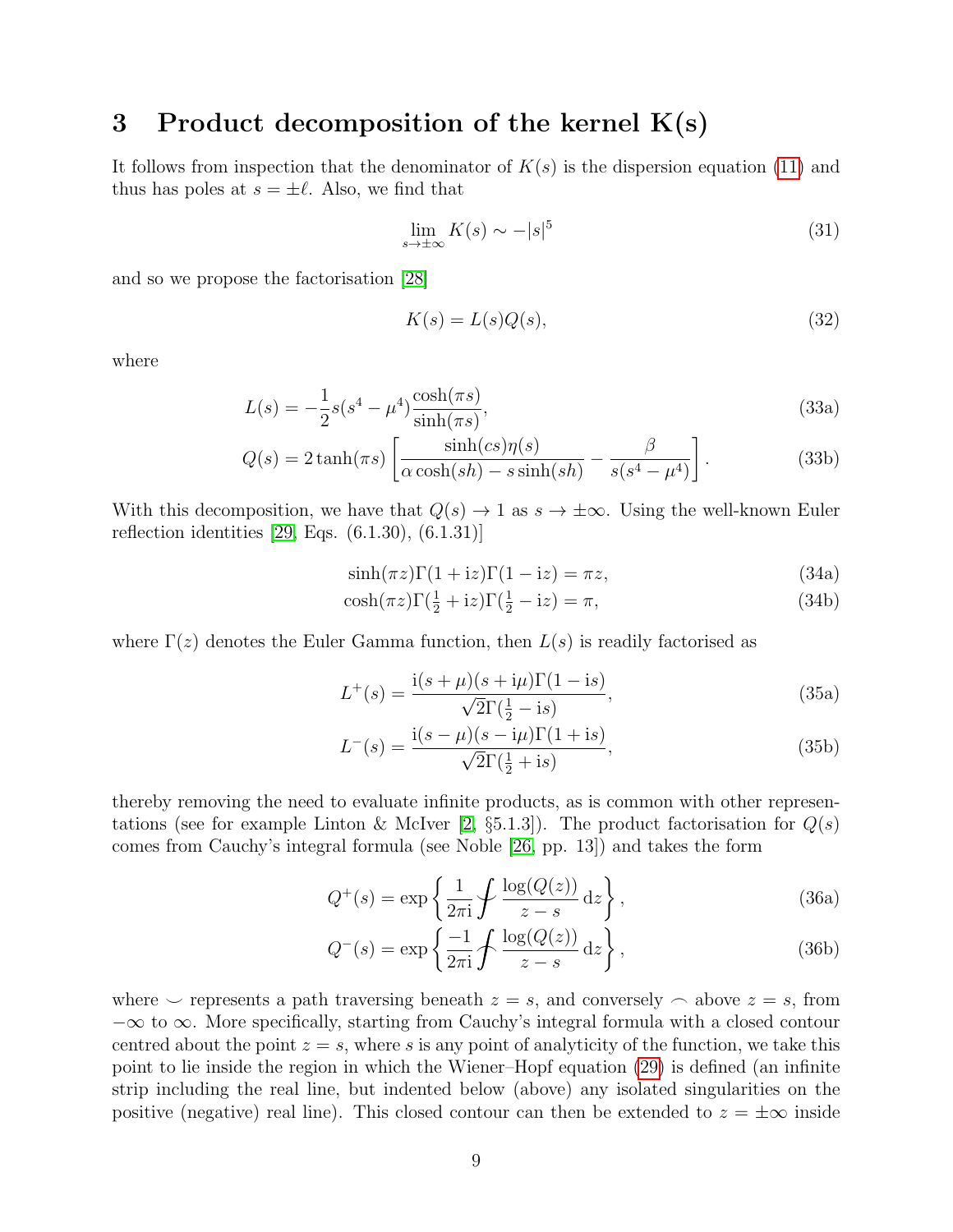this region of analyticity, which yields two infinite contours, one passing below s, denoted by  $\sim$ , and the other above, denoted by  $\sim$ .

Thus, we have that  $K(s) = K^+(s)K^-(s)$  where

$$
K^+(s) = L^+(s)Q^+(s)
$$
 and  $K^-(s) = L^-(s)Q^-(s)$ . (37)

In practical terms, only one of the above need be evaluated due to the symmetries  $L^+(-s)$  =  $L^{-}(s)$  and  $Q^{+}(-s) = Q^{-}(s)$ , i.e.,  $K^{+}(-s) = K^{-}(s)$ . Returning to the Wiener–Hopf equation [\(29\)](#page-7-0) we introduce the decomposition for  $K(s)$  to obtain

<span id="page-9-0"></span>
$$
K^{+}(s)A^{+}(s) = \frac{P(s)}{K^{-}(s)} + (s^{4} - \mu^{4})\frac{B^{-}(s)}{K^{-}(s)} + \frac{\mathrm{i}}{(s+\ell)_{+}}\frac{1}{K^{-}(s)},\tag{38a}
$$

where the final term on the right-hand side of [\(38a\)](#page-9-0) is a product of two functions, one regular in the upper- and the other regular in the lower-half plane. We now introduce the additive decomposition

$$
\frac{1}{(s+\ell)_+} \frac{1}{K^-(s)} = \frac{1}{(s+\ell)_+} \left( \frac{1}{K^-(s)} - \frac{1}{K^-(-\ell)} \right) + \frac{1}{(s+\ell)_+} \frac{1}{K^-(-\ell)},\tag{38b}
$$

where the first term on the left-hand side has a removable pole at  $s = -\ell$  and thus is regular. Consequently, we obtain the form

<span id="page-9-1"></span>
$$
K^{+}(s)A^{+}(s) - \frac{i}{(s+\ell)_{+}}\frac{1}{K^{-}(-\ell)} = \frac{P(s)}{K^{-}(s)} + (s^{4} - \mu^{4})\frac{B^{-}(s)}{K^{-}(s)} + \frac{i}{(s+\ell)_{+}}\left(\frac{1}{K^{-}(s)} - \frac{1}{K^{-}(-\ell)}\right),\tag{38c}
$$

where the left-hand side of [\(38c\)](#page-9-1) is analytic in the upper-half plane, and the right-hand side is analytic in the lower half plane.

After examining the asymptotic forms of both the left- and right-hand sides of [\(38c\)](#page-9-1) above, i.e., after using the asymptotic forms [\(7\)](#page-4-0), [\(8\)](#page-4-7), and [\(31\)](#page-8-1), we find from Crighton et al. [\[30,](#page-24-4) pp 151] that

$$
\lim_{|s| \to \infty} A^+(s) \sim \lim_{x \to 0} \int_0^\infty \phi^s(x, -d) \Big|_-^+ e^{isx} dx \sim \frac{1}{s^{3/2}},
$$
\n(39a)

$$
\lim_{|s| \to \infty} B^-(s) \sim \lim_{x \to 0} \int_{-\infty}^0 \partial_z \phi^s(x, -d) e^{isx} dx \sim \frac{1}{s^{1/2}},
$$
\n(39b)

$$
\lim_{|s| \to \infty} K^{\pm}(s) \sim s^{5/2},\tag{39c}
$$

and using an extended form of Liouville's theorem (see Noble [\[26,](#page-24-0) pp. 6]) yields

<span id="page-9-3"></span><span id="page-9-2"></span>
$$
K^+(s)A^+(s) - \frac{1}{(s+\ell)_+} \frac{1}{K^-(-\ell)} = J(s), \tag{40a}
$$

$$
\frac{P(s)}{K^-(s)} + (s^4 - \mu^4) \frac{B^-(s)}{K^-(s)} + \frac{\mathrm{i}}{(s+\ell)_+} \left( \frac{1}{K^-(s)} - \frac{1}{K^-(-\ell)} \right) = J(s),\tag{40b}
$$

where  $J(s) = ps + q$  and both p and q are unknown. In order to construct the exact solution for the system above, we must determine the six unknown parameters that feature in the system above (i.e., the four unknowns from  $P(s)$  and two unknowns from  $J(s)$ ).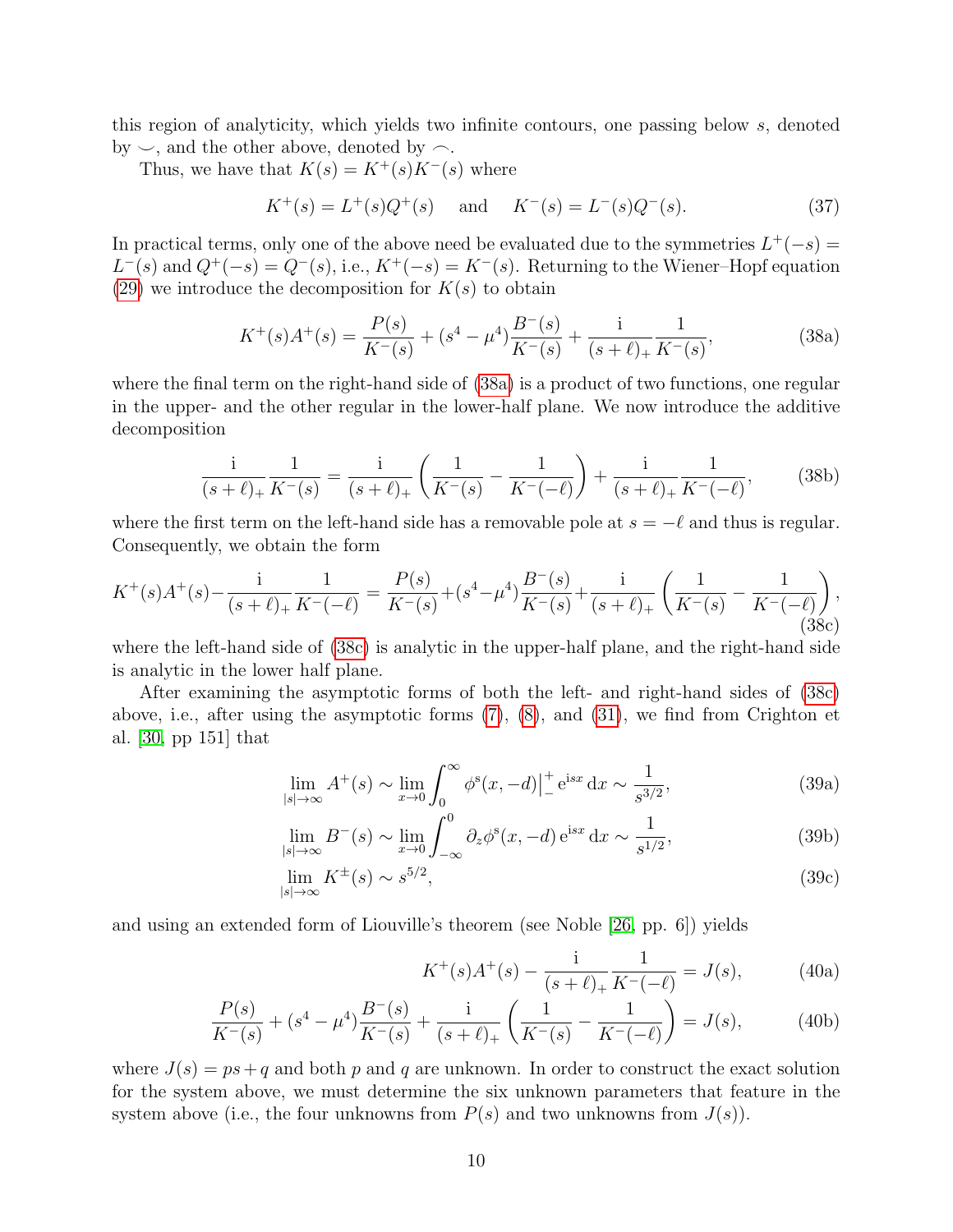### <span id="page-10-0"></span>4 Determining the polynomials  $P(s)$  and  $J(s)$

Recall from the half-range Fourier transform of the plate operator [\(28b\)](#page-7-1) that we obtain the entire function

$$
P(s) = (i\partial_z \phi_0^s)s^3 - (\partial_x \partial_z \phi_0^s)s^2 - (i\partial_x^2 \partial_z \phi_0^s)s + (\partial_x^3 \partial_z \phi_0^s)
$$
(41)

<span id="page-10-2"></span>1

where subscript zero notation denotes the quantity as  $x \to 0^-$ . Any two of these constants are specified by the boundary conditions imposed at the plate edge, for example, the most common boundary conditions take the form

clamped edge 
$$
(w = 0, \partial_x w = 0)
$$
:  $\partial_z \phi_0^s = \frac{1}{\ell^4 - \mu^4}, \quad \partial_x \partial_z \phi_0^s = \frac{i\ell}{\ell^4 - \mu^4},$  (42a)

simply supported edge  $(w = 0, \mathcal{M} = 0)$ :  $\partial_z \phi_0^s =$ 

\n
$$
\text{protected edge } (w = 0, \, \mathcal{M} = 0): \quad \partial_z \phi_0^s = \frac{1}{\ell^4 - \mu^4}, \quad \partial_x^2 \partial_z \phi_0^s = -\frac{\ell^2}{\ell^4 - \mu^4}, \quad (42b)
$$
\n

\n\n $\text{free edge } (\mathcal{M} = 0, \, \mathcal{V} = 0): \quad \partial_x^2 \partial_z \phi_0^s = -\frac{\ell^2}{\ell^4 - \mu^4}, \quad \partial_x^3 \partial_z \phi_0^s = -\frac{i\ell^3}{\ell^4 - \mu^4}, \quad (42c)$ \n

where  $\mathcal{M} = -D\partial_x^2 w$  is the bending moment and  $\mathcal{V} = -D\partial_x^3 w$  the Kelvin–Kirchhoff edge reaction of a thin elastic plate. Note that the absence of a variation in the y direction leads to the simplified forms above [\[31,](#page-24-5) cf. pp. 4].

However, after imposing the boundary condition at the edge, four unknown constants still remain. Following Cannell [\[22\]](#page-23-12) we obtain two conditions by rearranging the second equation in the partitioned Wiener–Hopf system [\(40b\)](#page-9-2) above to read

<span id="page-10-1"></span>
$$
B^{-}(s) = \frac{K^{-}(s)}{(s^{4} - \mu^{4})} \left[ ps + q - \frac{i}{(s + \ell)_{+}} \left( \frac{1}{K^{-}(s)} - \frac{1}{K^{-}(-\ell)} \right) - \frac{P(s)}{K^{-}(s)} \right].
$$
 (43)

Since  $B^{-}(s)$  must be analytic in the lower-half plane, it follows from [\(43\)](#page-10-1) that

$$
\left[ ps + q - \frac{1}{(s+\ell)_+} \left( \frac{1}{K^-(s)} - \frac{1}{K^-(\ell)} \right) - \frac{P(s)}{K^-(s)} \right] = 0,
$$
\n(44)

when  $s = -\mu$  and  $s = -i\mu$ . For reference we designate the upper- and lower-half planes in Fig. [2.](#page-11-1)

Two further conditions are obtained by taking the half-range Fourier transform of the forced plate equation [\(15b\)](#page-5-4), to obtain

$$
M^+(s) = \frac{1}{(s^4 - \mu^4)} \left[ P(s) + \frac{i}{(s + \ell)_+} - \beta A^+(s) \right],\tag{45}
$$

after using the decomposition for  $\partial_z \phi^s$  in [\(24\)](#page-6-3). Since  $M^+(s)$  must be analytic in the upperhalf plane, it follows that

$$
\[P(s) + \frac{i}{(s+\ell)_+} - \beta A^+(s)\] = \left[P(s) + \frac{i}{(s+\ell)_+} - \frac{\beta}{K^+(s)}\left(ps+q + \frac{i}{(s+\ell)_+}\frac{1}{K^-(-\ell)}\right)\right] = 0, \tag{46}
$$

when  $s = \mu$  and  $s = i\mu$ . Closed-form expressions for the unknown constants are not given here as they are quite lengthy. Thus, the Wiener–Hopf system has now been solved to give the functions  $A^+(s)$ ,  $B^-(s)$ , and  $M^+(s)$  explicitly.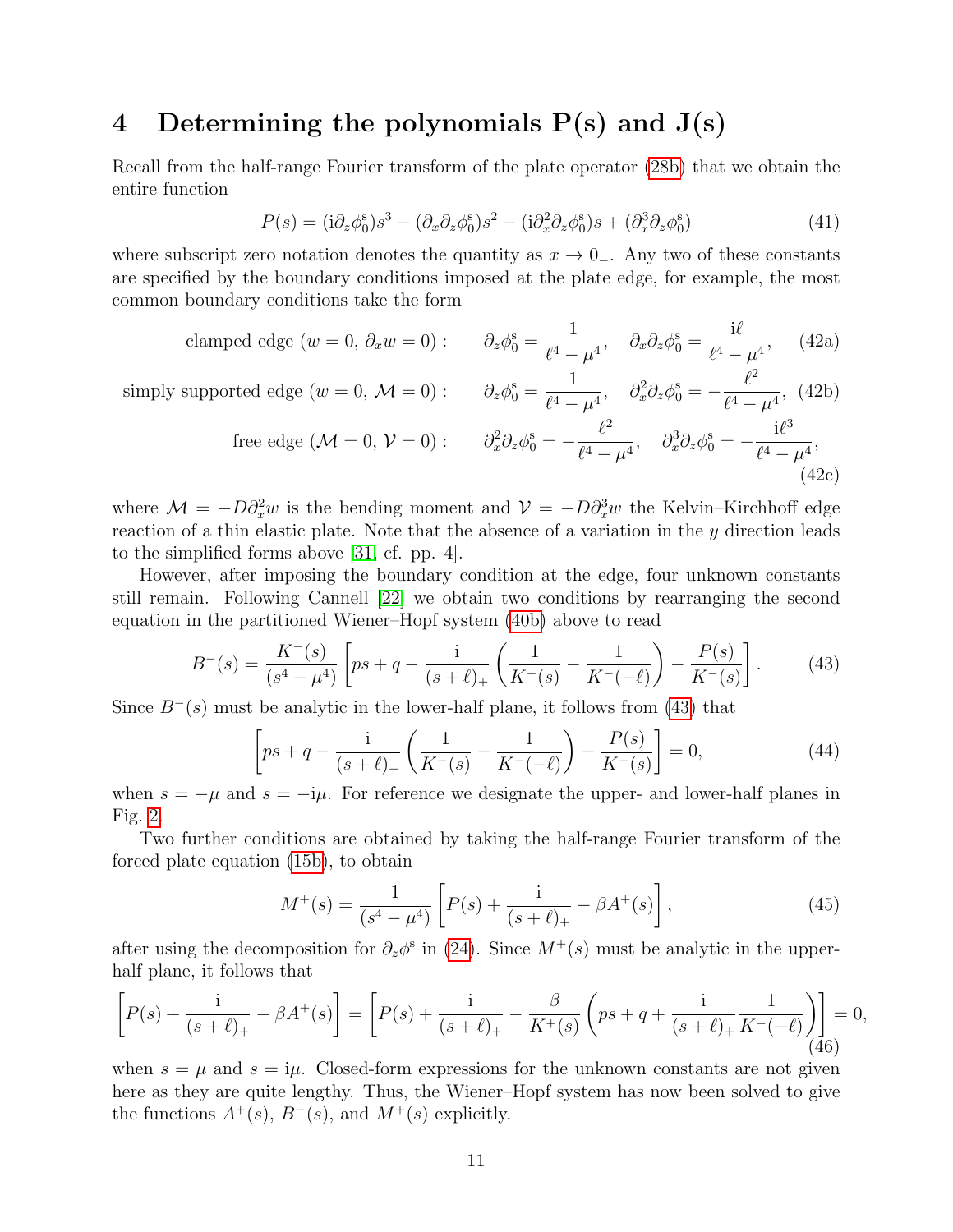

<span id="page-11-1"></span>Figure 2: Illustrative partition of complex plane into upper- and lower- half spaces  $(U_{+}$  shaded in blue and U<sub>-</sub> in yellow respectively), for some function with simple poles at  $s = \pm 1$  and  $s = \pm i$ . Dashed lines outline an analytic continuation of these two domains to form a strip of analyticity enclosing the real line at  $s = \pm \infty$ . As we deform the partition (to have an interface along the real line) it indents below (above) any isolated singularities on the positive (negative) real line to ensure Sommerfeld radiation conditions are met when computing inverse Fourier transforms.

## <span id="page-11-0"></span>5 Solution representation

Having determined the necessary polynomials above, we return to [\(40a\)](#page-9-3) to write

$$
A^{+}(s) = \frac{1}{K^{+}(s)} \left( ps + q + \frac{1}{(s+\ell)_{+}} \frac{1}{K^{-}(-\ell)} \right). \tag{47}
$$

Using the relationship between  $H^L(s)$  and  $A^+(s)$  in [\(25\)](#page-6-1), the relationship between  $G^U(s)$  and  $H<sup>L</sup>(s)$  in [\(22\)](#page-6-4), the general solution for  $\Psi(s, z)$  in [\(18\)](#page-5-5) is now completely prescribed. Hence, we write the total field in  $x < 0$  as

$$
\mathcal{A}\phi(x,z) = \phi^{\text{inc}}(x,z) + \frac{1}{2\pi} \oint_{U_+} \Psi(s,z) e^{-isx} ds,
$$
\n(48a)

where the integral indicates a closure in the upper-half plane, which is evaluated as

$$
\mathcal{A}\phi(x,z) = \phi^{\rm inc}(x,z) + \sum_{j} e^{-is_j^{\mathcal{R}}x} \begin{cases} \tau^{\rm U}(s_j^{\mathcal{R}}) \left[ \cosh(s_j^{\mathcal{R}}z) + \frac{\alpha}{s_j^{\mathcal{R}}} \sinh(s_j^{\mathcal{R}}z) \right] & \text{for } -d < z \le 0, \\ \tau^{\rm L}(s_j^{\mathcal{R}}) \cosh(s_j^{\mathcal{R}}(z+h)) & \text{for } -h \le z < -d, \end{cases} \tag{48b}
$$

in which

$$
\tau^{\mathcal{U}}(s) = \frac{\mathbf{i}}{K^+(s)} \left( ps + q + \frac{\mathbf{i}}{(s+\ell)_+} \frac{1}{K^-(-\ell)} \right) \frac{s \sinh(sc)}{(1-\alpha s) \sinh(sh) + s^2 \cosh(sh)},\tag{48c}
$$

$$
\tau^{\mathcal{L}}(s) = \frac{\mathbf{i}}{K^+(s)} \left( ps + q + \frac{\mathbf{i}}{(s+\ell)_+} \frac{1}{K^-(-\ell)} \right) \frac{\eta(s)}{(1-\alpha s)\sinh(sh) + s^2 \cosh(sh)},\tag{48d}
$$

and  $s_j^R$  denote solutions to  $s \sinh(sh) - \alpha \cosh(sh) = 0$  in  $U_+$ , which are all simple poles. Since there is no discontinuity for  $x < 0$  the above expression can be simplified to

$$
\mathcal{A}\phi(x,z) = \phi^{\rm inc}(x,z) + \sum_j e^{-is_j^{\mathcal{R}}x} \tau^{\rm L}(s_j^{\mathcal{R}})\cosh(s_j^{\mathcal{R}}(z+h)) \text{ for } -h \le z < 0. \tag{49}
$$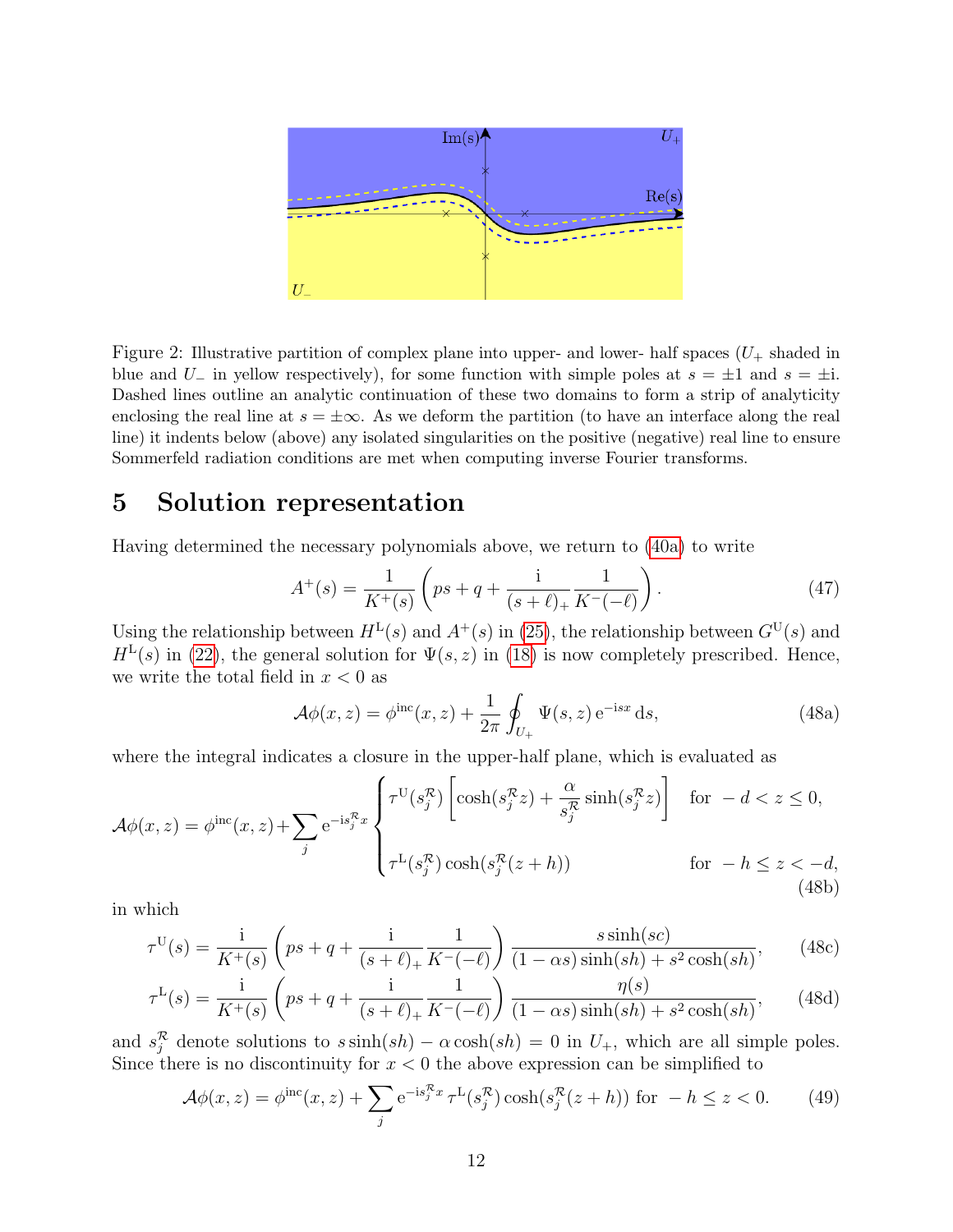Likewise the total field in  $x > 0$  takes the form

$$
\mathcal{A}\phi(x,z) = \phi^{\text{inc}}(x,z) + \frac{1}{2\pi} \oint_{U_{-}} \Psi(s,z) e^{-isx} ds,
$$
\n(50)

where the integral is closed in the lower-half plane, which is evaluated via

$$
\mathcal{A}\phi(x,z) = \sum_{j} e^{is_j^T x} \begin{cases} \kappa^U(-s_j^T) \left[ \cosh(s_j^T z) + \frac{\alpha}{s_j^T} \sinh(s_j^T z) \right] & \text{for } -d < z \le 0, \\ \kappa^L(-s_j^T) \cosh(s_j^T (z+h)) & \text{for } -h \le z < -d, \end{cases} \tag{51}
$$

in which

$$
\kappa^{U}(s) = -iK^{-}(s)\left( (ps+q)(s+\ell)_{+} + \frac{i}{K^{-}(-\ell)} \right) \frac{s \sinh(sc)}{\partial_{s}y(s)},
$$
\n(52)

$$
\kappa^{\mathcal{L}}(s) = -\mathrm{i}K^{-}(s)\left( (ps+q)(s+\ell)_{+} + \frac{\mathrm{i}}{K^{-}(-\ell)} \right) \frac{\eta(s)}{\partial_{s}y(s)},\tag{53}
$$

and

$$
y(s) = \left[ s(s^4 - \mu^4) \sinh(sc)\eta(s) + \beta \left\{ s \sinh(sh) - \alpha \cosh(sh) \right\} \right](s + \ell)_+.
$$
 (54)

In the above,  $s = -s_j^{\mathcal{T}}$  are solutions to  $y(s) = 0$  in  $U_{-}$ , excluding  $s_j^{\mathcal{T}} = \ell$ , and are all simple poles. Note that the sign of the residue is due to the clockwise orientation taken in the lower-half plane. Furthermore, both sums are evaluated over both real, strictly imaginary, and complex-valued roots, to ensure that the evanescent field contributions are included, and the entire field is appropriately reconstructed close to the plate edge.

#### 5.1 Conservation of energy relation

As outlined in existing works [\[23,](#page-23-13) [13,](#page-23-3) [14\]](#page-23-4) we use Green's second identity with the fluid potential and its conjugate to obtain the energy-balance expression

<span id="page-12-0"></span>
$$
|\mathcal{A}|^2 \text{Im} \left\{ \oint_{\partial \mathcal{V}} \phi^* \partial_n \phi \, dS \right\} = 0, \tag{55}
$$

where  $\mathcal{V} = \{\{-x_{\text{W}} < x < x_{\text{W}}\} \times \{-h < z < 0\}\}\$ . For  $x_{\text{W}}$  large, it follows that only propagating waves are present, i.e., the incident and reflected surface wave on the left

$$
\lim_{x \to -\infty} \mathcal{A}\phi(x, z) \sim \phi^{\text{inc}}(x, z) + \tau^{\text{L}}(\ell) \cosh(\ell(z + h)) e^{-i\ell x}, \quad \text{for } -h \le z < 0,
$$
 (56a)

and both the transmitted surface wave and coupled plate-surface wave on the right

$$
\lim_{x \to \infty} \mathcal{A}\phi(x, z) \sim\n\begin{cases}\n\kappa^{U}(-k_1) \left[ \cosh(k_1 z) + \frac{\alpha}{k_1} \sinh(k_1 z) \right] e^{ik_1 x} \\
+ \kappa^{U}(-k_2) \left[ \cosh(k_2 z) + \frac{\alpha}{k_2} \sinh(k_2 z) \right] e^{ik_2 x} & \text{for } -d < z \le 0, \\
\kappa^{L}(-k_1) \cosh(k_1 (z + h)) e^{ik_1 x} \\
+ \kappa^{L}(-k_2) \cosh(k_2 (z + h)) e^{ik_2 x} & \text{for } -h \le z < -d,\n\end{cases}\n\tag{56b}
$$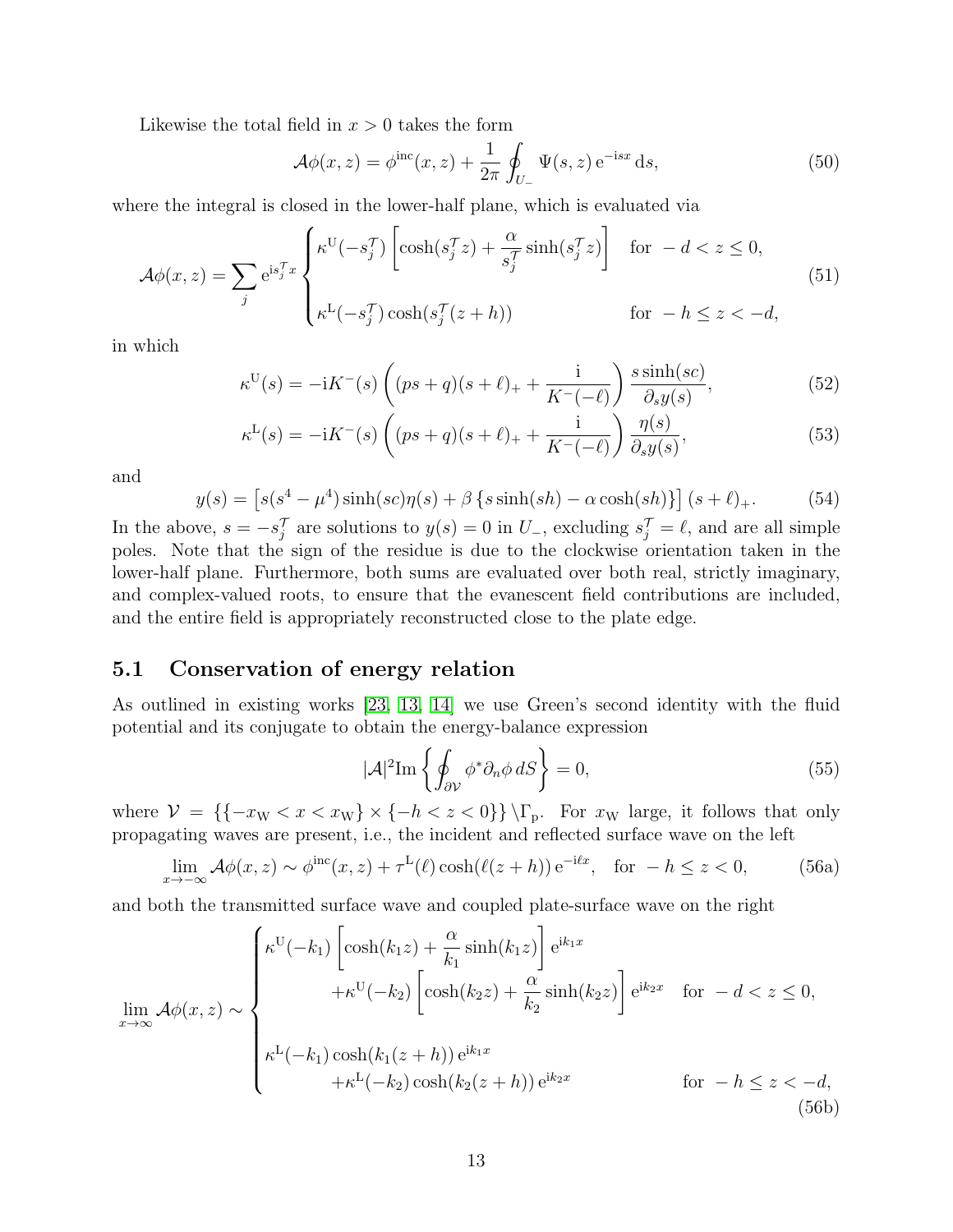where  $\tau^{U,L}$  and  $\kappa^{U,L}$  are residue contributions to the amplitudes, and  $k_j = s_j^{\mathcal{T}}$  for convenience. After imposing the plate boundary conditions at the edge we obtain the energy-balance relation

$$
-\ell \int_{-h}^{0} \frac{\cosh^{2}(\ell(z+h))}{\ell^{2}(\ell^{4}-\mu^{4})^{2} \sinh^{2}(\ell c)} dz + \ell |\tau_{\ell}^{L}|^{2} \int_{-h}^{0} [\cosh(\ell(z+h))]^{2} dz + k_{1}|\kappa_{1}^{U}|^{2} \int_{-d}^{0} \left[ \cosh(k_{1}z) + \frac{\alpha}{k_{1}} \sinh(k_{1}z) \right]^{2} dz + k_{2}|\kappa_{2}^{U}|^{2} \int_{-d}^{0} \left[ \cosh(k_{2}z) + \frac{\alpha}{k_{2}} \sinh(k_{2}z) \right]^{2} dz + k_{1}|\kappa_{1}^{L}|^{2} \int_{-h}^{-d} \cosh^{2}(k_{1}(z+h)) dz + k_{2}|\kappa_{2}^{L}|^{2} \int_{-h}^{-d} \cosh^{2}(k_{2}(z+h)) dz - \frac{2}{\beta} \left[ |\kappa_{1}^{L}|^{2}k_{1}^{5} \sinh^{2}(k_{1}c) + |\kappa_{2}^{L}|^{2}k_{2}^{5} \sinh^{2}(k_{2}c) \right] = 0, (57)
$$

where  $\kappa_{1,2}^{\text{L}} = \kappa^{\text{L}}(-k_{1,2})$  refer to the two waves propagating towards  $x \to \infty$  and the final term arises from integration over the plate, i.e.,

$$
\text{Im}\left\{\int_0^{x_{\text{W}}} (\phi(x, -d)|_{-}^{+})^* \partial_z \phi(x, -d) \, dx\right\} = -\frac{1}{\beta} \text{Im}\left\{\int_0^{x_{\text{W}}} (\partial_x^4 \partial_z \phi(x, -d))^* \partial_z \phi(x, -d) \, dx\right\}
$$
\n
$$
= -\frac{1}{\beta} \text{Im}\left\{\left[\left(\partial_x^3 \partial_z \phi(x, -d)\right)^* \partial_z \phi(x, -d) - \left(\partial_x^2 \partial_z \phi(x, -d)\right)^* \partial_x \partial_z \phi(x, -d)\right]_0^{x_{\text{W}}}\right\}
$$
\n
$$
= -\frac{2}{\beta} \left[|\kappa_1^{\text{L}}|^2 k_1^5 \sinh^2(k_1c) + |\kappa_2^{\text{L}}|^2 k_2^5 \sinh^2(k_2c)\right]. \tag{58}
$$

The energy-balance equation [\(57\)](#page-13-0) may be expressed in a more familiar form through the scaling

<span id="page-13-3"></span><span id="page-13-1"></span><span id="page-13-0"></span>
$$
\mathcal{A} = \frac{-\cosh(\ell h))}{\ell(\ell^4 - \mu^4)\sinh(\ell c)},\tag{59}
$$

from which the asymptotic form of the potential is

<span id="page-13-2"></span>
$$
\phi(x,0) \sim \begin{cases} e^{i\ell x} + R e^{-i\ell x}, & x \to -\infty \\ T_1 e^{ik_1 x} + T_2 e^{ik_2 x}, & x \to \infty \end{cases}
$$
(60)

where the reflection coefficient is given by

$$
R = -\tau^{L}(\ell)\ell(\ell^{4} - \mu^{4})\sinh(\ell c),
$$

and

$$
T_j = -\frac{\ell(\ell^4 - \mu^4)\sinh(\ell c)}{\cosh(\ell h))}\kappa^{U}(-k_j).
$$

It is then clear that the energy-balance equation can be written in terms of reflection and transmission coefficients and it is equivalent to that given in ul-Hassan et al. [\[13,](#page-23-3) Eq. (C.10)].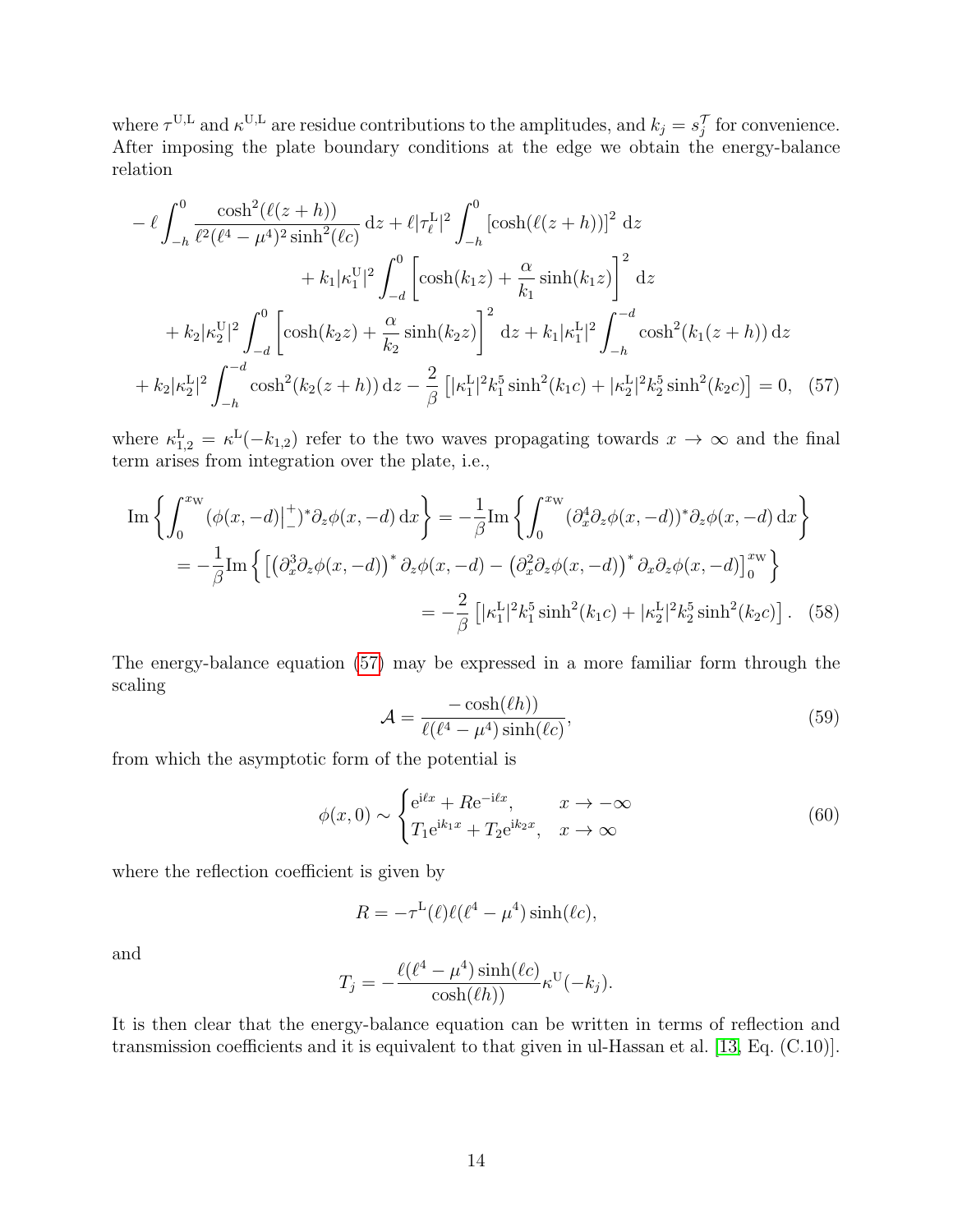

<span id="page-14-0"></span>Figure 3: The reflection coefficient (black solid line), high wavenumber transmitted mode (red dot-dashed line) and low wavenumber transmitted mode (blue dashed line) for a submerged elastic plate where  $\mu = \alpha \times 10^{-3}$ ,  $\beta = \alpha \times 10^{-2}$ ,  $h = 1.5$  and  $d = 0.5$ . Figure (a) corresponds to clamped edge and (b) free edge conditions at the plate edge. We superpose circles corresponding to results obtained using the eigenfunction matching method [\[13\]](#page-23-3).

#### 5.2 Numerical Examples

In this section, we compute the response of a submerged elastic plate configuration following the procedure outlined in the preceding sections. We also present the total reflection and total transmission coefficients over a wide frequency range as a benchmark for numerical validation in future studies. The numerical solution was validated by the energy-balance relation and by comparison with the previous solution via eigenfunction matching [\[13\]](#page-23-3).

In this section we rescale the incident field [\(13\)](#page-5-6) so that its potential amplitude is unity at the free surface. Therefore we set  $A$  according to equation [\(59\)](#page-13-1). The scattered far field surface potential consists of a reflected wave of the form  $Re^{-i\ell x}$  for large negative x and two transmitted waves (as in equation [\(60\)](#page-13-2)). The two transmitted waves have different wavenumbers and we denote them by the high wavenumber and low wavenumber mode. The surface potential in the far field for large positive x is  $T_1e^{ik_1x} + T_2e^{ik_2x}$ . Note here that  $\ell$ ,  $k_1$ , and  $k_2$  are the only purely real solutions. These two far-field transmitted waves are analogous to the two waves found for a stratified fluid (the surface and internal or interface wave). In Figure [3](#page-14-0) we choose  $h = 1.5$  and  $d = 0.5$  which correspond to the values chosen by ul-Hassan et al. [\[13\]](#page-23-3). We express the solution in terms of  $\alpha = \omega^2/g$  and set  $\mu = \alpha \times 10^{-3}$  and  $\beta = \alpha \times 10^{-2}$ . Figure [3](#page-14-0) shows the absolute value of the reflection and transmission coefficients as a function of  $\alpha$ . We consider the two edge conditions, clamped and free. The free edge condition problem has a significantly lower reflection over this frequency range. We also see that for both low and high frequencies, the transmission becomes unity. For reference, we also superpose results obtained using eigenfunction matching (as circular points), which match results for the reflection coefficient presented in Figures 3 and 4 of ul-Hassan et al. [\[13\]](#page-23-3).

For the remaining figures, we choose  $h = 2$  and  $d = 0.5$ ,  $\mu = \alpha \times 10^{-2}$  and  $\beta = \alpha \times 10^{-1}$ . We extend the monochromatic plane–wave solution to consider a time-dependent Gaussian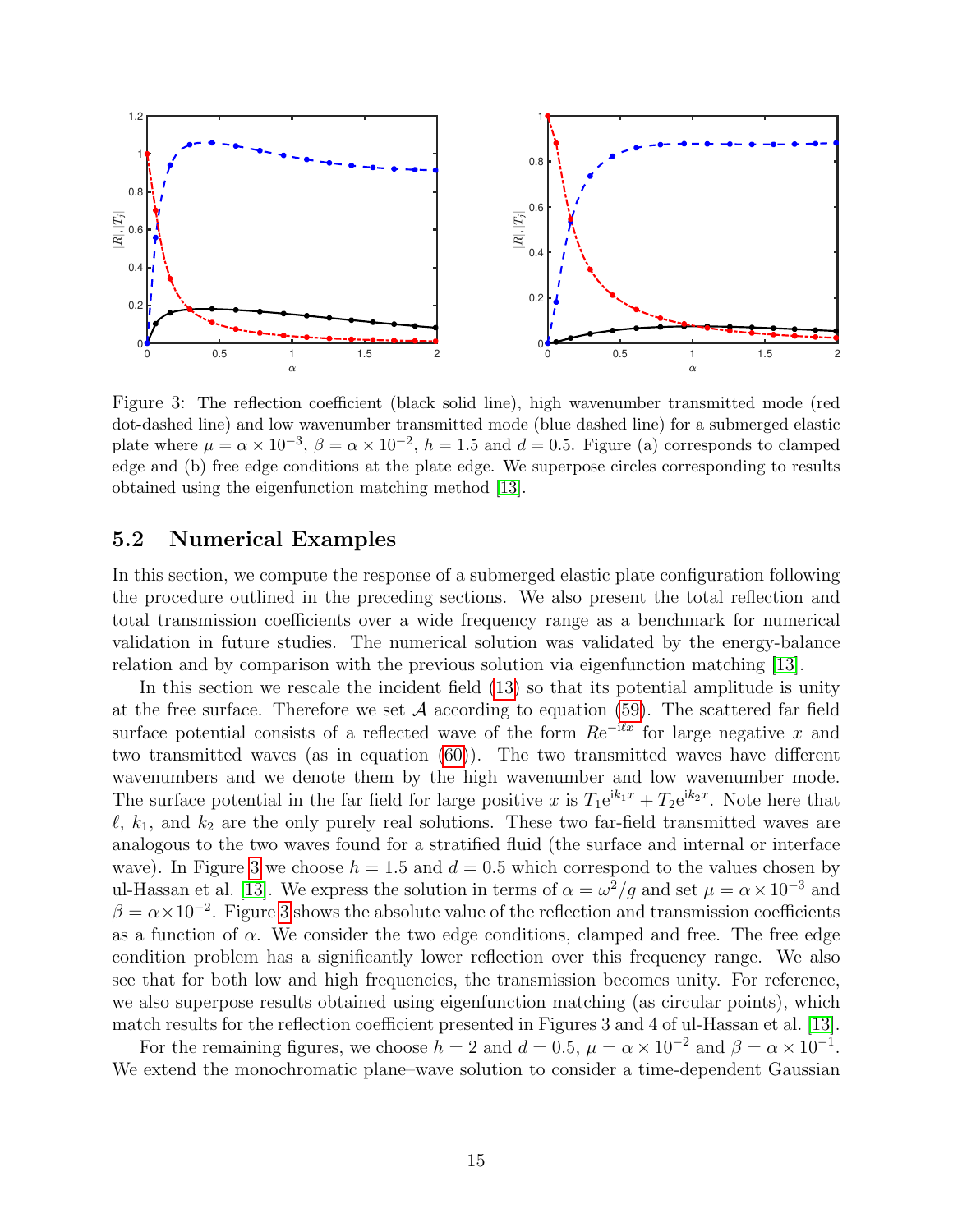wave pulse. We consider the surface displacement  $(\eta)$ , which we write as

$$
\eta(x,t) = \text{Re}\left\{ \int_0^\infty \hat{f}(k) \ \partial_z \Phi(x,z;\omega(k))|_{z=0} e^{-i\omega(k)} dk \right\},\,
$$

where  $\hat{f}(k) = 5/(6\sqrt{\pi}) \exp((k-k_0)^2/25)$  is a Gaussian centred at  $k_0 = 0.5$  where the  $5/(6\sqrt{\pi})$ factor is arbitrary, but chosen so that the maximum pulse displacement, if the submerged plate was absent, is 1/6. We found this value to give the best illustration of the fluid and plate motion. We choose the scaling factor  $A$  so that the normal derivative has unit amplitude at the free surface  $\cdot$  sinh( $\cdot$ )

$$
\mathcal{A} = \frac{-\sinh(\ell h)}{(\ell^4 - \mu^4)\sinh(\ell c)}.
$$

Similarly, the displacement of the submerged plate is given by

$$
w_b(x,t) = \text{Re}\left\{\int_0^\infty \hat{f}(k) \ \partial_z \Phi(x,z;\omega(k))|_{z=-d} e^{-i\omega(k)} dk\right\},\ x > 0.
$$

The solution then appears as a reflected and two transmitted pulse each of which is travelling at a different group speed as can be seen in Figure [4](#page-16-0) and the movie which can be found in the Supplementary Material. Note that we superpose the displacement of the plate relative to the rest position at  $z = -d$  for illustrative purposes.

### <span id="page-15-0"></span>6 Extension to submerged poroelastic plates

Next, we construct a poroelastic thin plate by drilling many small holes into an otherwise uniform thin elastic plate, for example, a Kirchhoff–Love plate described by [\(2\)](#page-2-2). Porous plates are widely used in subsea applications as they provide two mechanisms for impacting wave energy in a fluid medium: through the excitation of flexural modes and dissipative processes when transporting wave energy through the pores. In the regime when all length scales are deeply subwavelength we obtain the effective plate equation [\[1,](#page-22-0) §5.4.2]

<span id="page-15-2"></span>
$$
\overline{D}\Delta_{\parallel}^2 w_b(x, y; t) + \overline{\rho}h_{\rm P}\partial_t^2 w_b(x, y; t) = -q,\tag{61}
$$

where  $\overline{D}$  and  $\overline{\rho}$  are the effective stiffness and density, respectively, and take the form

$$
\overline{D} = \left(1 - \frac{2f\nu}{1-\nu}\right)D, \quad \text{and} \quad \overline{\rho} = (1-f)\rho_{\text{P}},\tag{62}
$$

in the small porosity limit, where  $f$  denotes the porosity. Due to the presence of the narrow fluid channels, the kinematic condition [\(4\)](#page-3-0) is extended by Darcy's law and takes the form

<span id="page-15-1"></span>
$$
\partial_z \Phi(x, y, -d; t) = \partial_t w_b(x, y; t) - K_P / (\mu_F h_P) P \Big|_{-}^{+},\tag{63}
$$

where  $K_{\rm P}$  is the permeability of the plate (with  $\text{Re}(K_{\rm P}) > 0$  related to dissipative effects and Im( $K_{\rm P}$ ) related to inertial effects in the flow) and  $\mu_{\rm F}$  is the dynamic viscosity. The pressure jump  $P|$ +  $\frac{+}{ }$  is given by the linearised Bernoulli form [\(3\)](#page-3-1). We refer to Tuck [\[32,](#page-24-6) § V.D]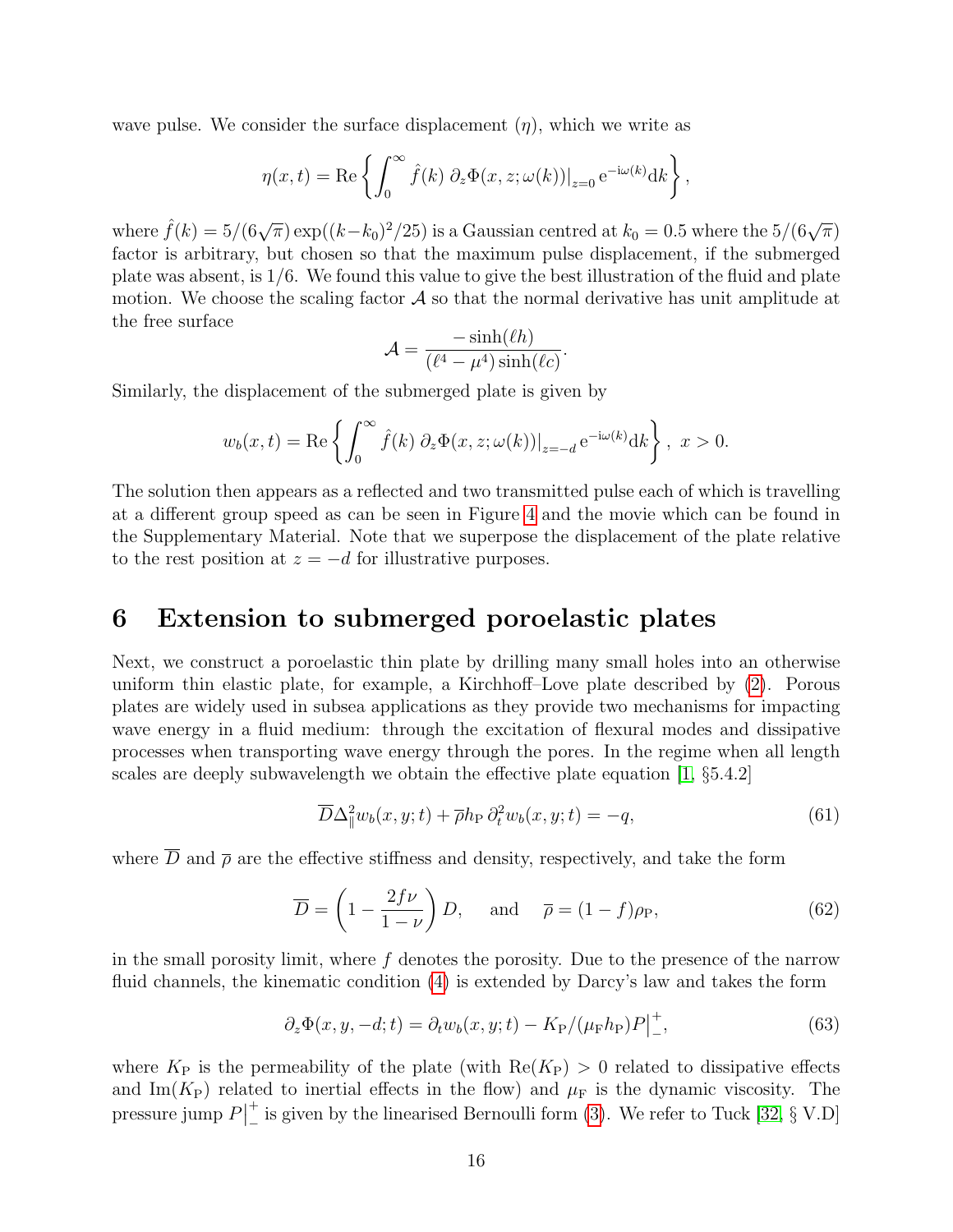

<span id="page-16-0"></span>Figure 4: The time-dependent motion of the fluid surface  $(\eta)$  in blue and submerged elastic plate  $(w_b)$ , relative to its rest position, in black with clamped leading edge for a Gaussian incident wave pulse for parameter values  $\mu = \alpha \times 10^{-2}$  and  $\beta = \alpha \times 10^{-1}$ . The full animation can be found in movie 1 in the Supplementary Material.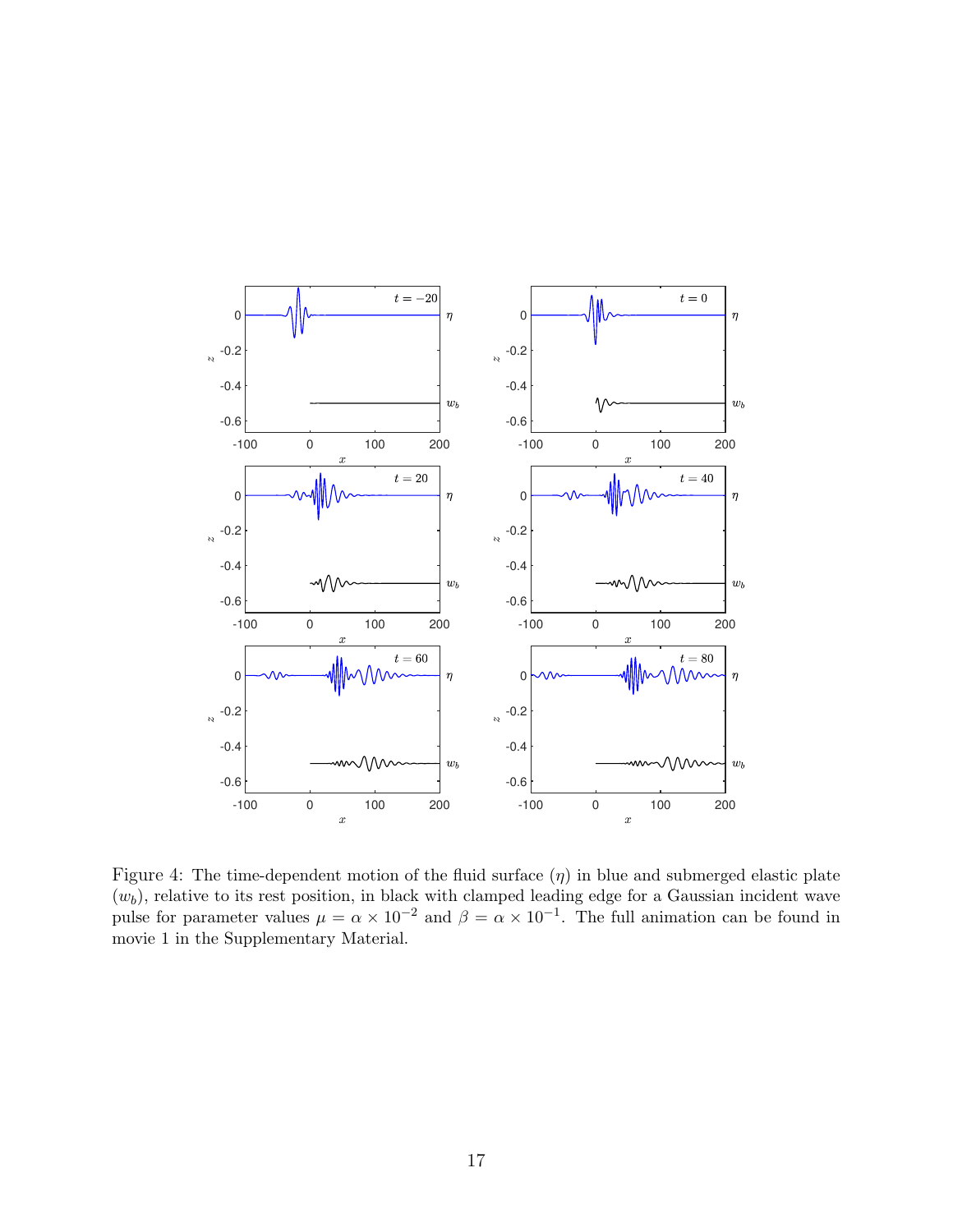

Figure 5: As in Figure [4](#page-16-0) except with free edge conditions applied at the plate edge. The full animation can be found in movie 2 in the Supplementary Material.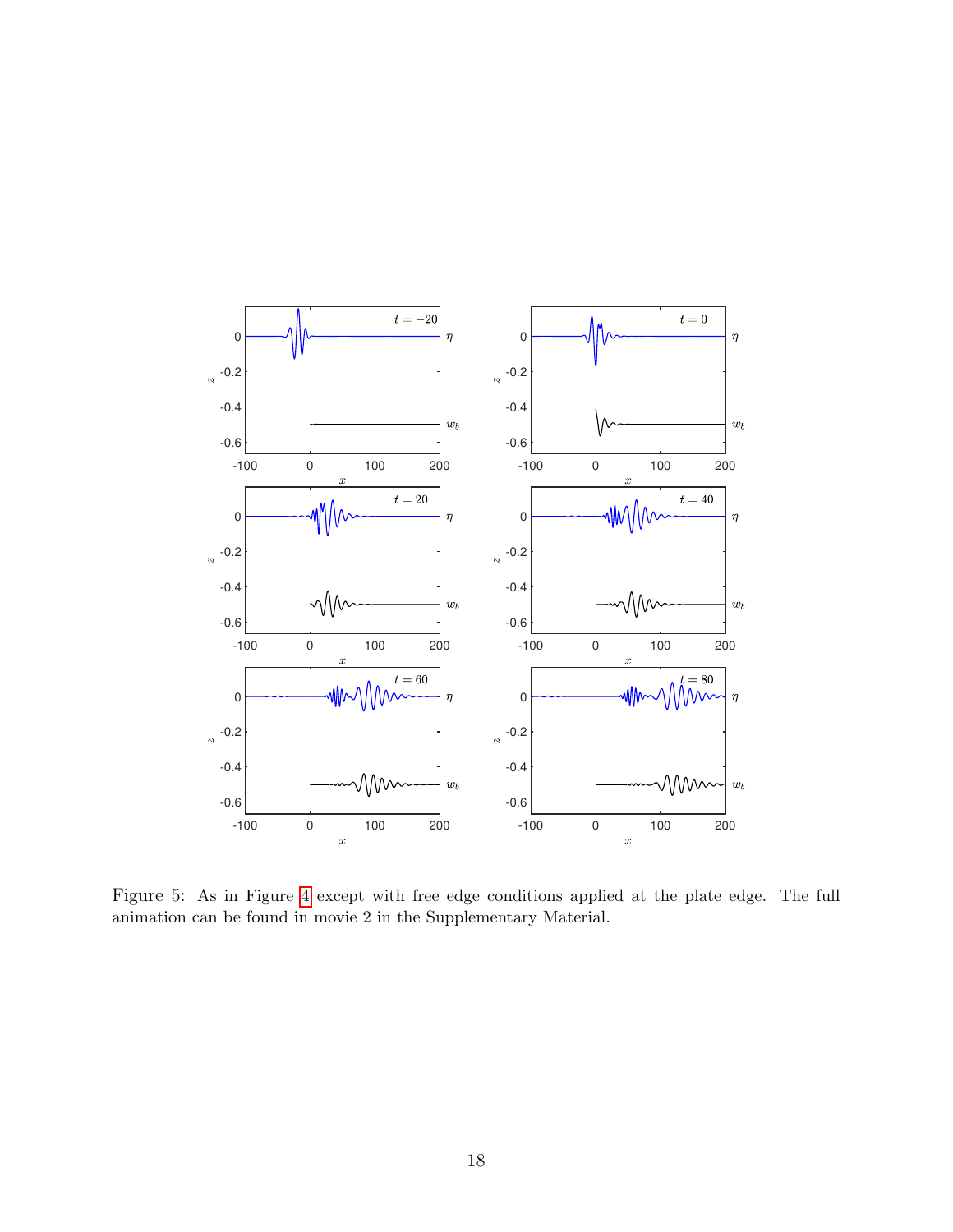for further details and a detailed discussion of this model. Substituting the new kinematic condition  $(63)$  into the effective plate equation  $(61)$  and removing y-dependence as before, we obtain the poroelastic plate equation

<span id="page-18-0"></span>
$$
(\partial_x^4 - \overline{\mu}^4)(\partial_z \phi(x, z) + \overline{\tau}\phi(x, z)\big|_-^+)+\overline{\beta}\phi(x, z)\big|_-^+ = 0, \quad \text{for } z = -d \text{ and } x > 0,
$$
 (64)

where  $\overline{\mu}^4 = \overline{\rho} h_{\rm P} \omega^2 / \overline{D}$ ,  $\overline{\tau} = i \omega \rho_{\rm F} K_{\rm P} / (\mu_{\rm F} h_{\rm P})$ , and  $\overline{\beta} = \omega^2 \rho_{\rm F} / \overline{D}$  are known constants. Hence, we solve the system  $(5)$ – $(8)$  once more, replacing the elastic plate equation  $(6b)$  with  $(64)$ . In the limit of zero permeability  $K_{\rm P} \rightarrow 0$  we recover the system specified earlier. As discussed in Jaworski & Peake [\[16\]](#page-23-6), the effective plate equation above is a lowest-order approximation to a fully coupled poroelastic plate system, such as those described in Theodorakopoulos & Beskos [\[33\]](#page-24-7).

We now proceed as before and renormalise the modified incident potential as

$$
\phi^{\rm inc}(x,z) = \frac{-\cosh(\ell(z+h))}{\ell(\ell^4 - \overline{\mu}^4)\sinh(\ell c)} e^{\mathrm{i}\ell x},\tag{65}
$$

admitting the poroelastic plate equation

<span id="page-18-2"></span>
$$
(\partial_x^4 - \overline{\mu}^4)(\partial_z \phi^s(x, z) + \overline{\tau} \phi^s(x, z)|_{-}^{+}) + \overline{\beta} \phi^s(x, z)|_{-}^{+} = e^{i\ell x}, \quad \text{for } z = -d \text{ and } x > 0. \tag{66}
$$

The Fourier transform of the poroelastic plate operator gives the Wiener–Hopf equation

$$
\overline{K}(s)A^+(s) = \overline{P}(s) + (s^4 - \overline{\mu}^4)B^-(s) + \frac{\mathrm{i}}{(s+\ell)_+},\tag{67}
$$

which is analogous to [\(29\)](#page-7-0), where

$$
\overline{K}(s) = s(s^4 - \overline{\mu}^4) \left[ \frac{\sinh(sc)\eta(s)}{\sinh(sc)\xi(s) - \cosh(sc)\eta(s)} \right] + \overline{\tau}(s^4 - \overline{\mu}^4) + \overline{\beta}.
$$
 (68)

The decomposition of  $\overline{K}(s) = \overline{L}(s)\overline{Q}(s)$  proceeds identically to before with

$$
\overline{L}(s) = -\frac{1}{2}s(s^4 - \overline{\mu}^4)\frac{\cosh(\pi s)}{\sinh(\pi s)},
$$
\n(69a)

$$
\overline{Q}(s) = 2 \tanh(\pi s) \left[ \frac{\sinh(cs)\eta(s)}{\alpha \cosh(sh) - s \sinh(sh)} - \frac{\overline{\beta}}{s(s^4 - \overline{\mu}^4)} - \frac{\overline{\tau}}{s} \right].
$$
 (69b)

As before, we obtain the system

<span id="page-18-3"></span><span id="page-18-1"></span>
$$
\overline{K}^+(s)A^+(s) - \frac{i}{(s+\ell)_+} \frac{1}{\overline{K}^-(-\ell)} = \overline{J}(s),\tag{70a}
$$

$$
\frac{\overline{P}(s)}{\overline{K}^{-}(s)} + (s^{4} - \overline{\mu}^{4}) \frac{\overline{B}^{-}(s)}{\overline{K}^{-}(s)} + \frac{i}{(s + \ell)_{+}} \left( \frac{1}{\overline{K}^{-}(s)} - \frac{1}{\overline{K}^{-}(-\ell)} \right) = \overline{J}(s), \tag{70b}
$$

where  $\overline{J}(s) = \overline{p}s + \overline{q}$  and both  $\overline{p}$  and  $\overline{q}$  are unknown. To determine the polynomial  $\overline{P}(s) = \mathrm{i}(\partial_z \phi_0^s + \overline{\tau} \phi_0^s)$ + <sup>+</sup><sub>-</sub>)s<sup>3</sup> –  $(\partial_x \partial_z \phi_0^s + \overline{\tau} \partial_x \phi_0^s)$ + <sup>+</sup><sub>-</sub>)s<sup>2</sup> - i( $\partial_x^2 \partial_z \phi_0^s + \overline{\tau} \partial_x^2 \phi_0^s$ | +  $\left( - \right)$ s +  $\left( \partial_x^3 \partial_z \phi_0^{\rm s} + \overline{\tau} \partial_x^3 \phi_0^{\rm s} \right)$ +  $\bar{a}$ ), (71)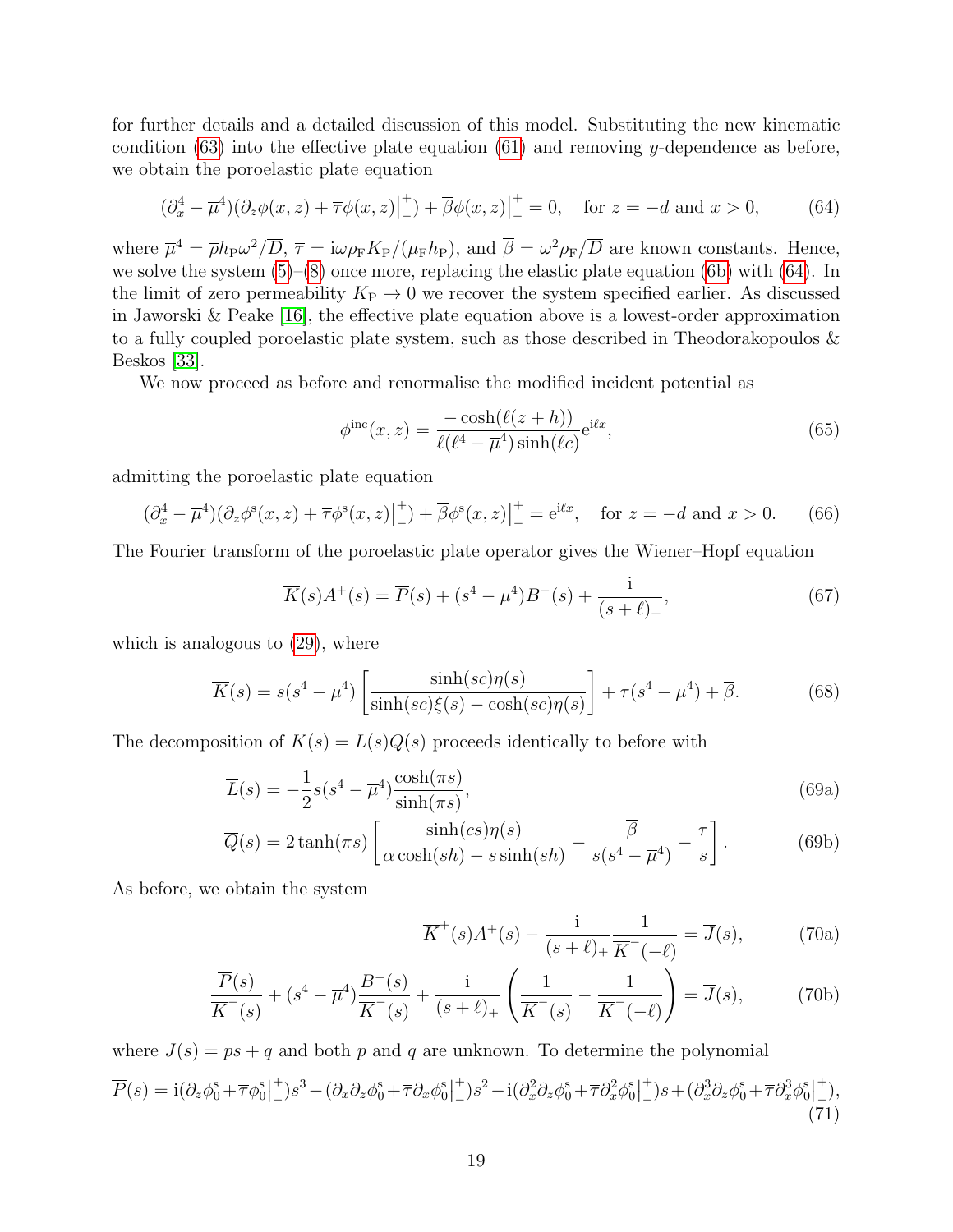where subscript zero notation denotes, for example,

$$
\partial_z \phi_0^s + \overline{\tau} \phi_0^s \Big|_{-}^+ = \lim_{x \to 0} \left\{ \partial_z \phi^s(x, -d) + \overline{\tau} \phi^s(x, -d) \Big|_{-}^+ \right\},\tag{72}
$$

we substitute the kinematic condition [\(63\)](#page-15-1) into the boundary conditions for the plate to obtain

clamped edge: 
$$
\partial_z \phi_0^s + \overline{\tau} \phi_0^s \vert_-^+ = \frac{1}{\ell^4 - \overline{\mu}^4}, \quad \partial_x \partial_z \phi_0^s + \overline{\tau} \partial_x \phi_0^s \vert_-^+ = \frac{i\ell}{\ell^4 - \overline{\mu}^4}, \quad (73a)
$$

simply supported edge : 
$$
\partial_z \phi_0^s + \overline{\tau} \phi_0^s \Big|_{-}^{+} = \frac{1}{\ell^4 - \overline{\mu}^4}, \quad \partial_x^2 \partial_z \phi_0^s + \overline{\tau} \partial_x^2 \phi_0^s \Big|_{-}^{+} = -\frac{\ell^2}{\ell^4 - \overline{\mu}^4}, \quad (73b)
$$

free edge : 
$$
\partial_x^2 \partial_z \phi_0^s + \overline{\tau} \partial_x^2 \phi_0^s \Big|_{-}^{+} = -\frac{\ell^2}{\ell^4 - \overline{\mu}^4}, \quad \partial_x^3 \partial_z \phi_0^s + \overline{\tau} \partial_x^3 \phi_0^s \Big|_{-}^{+} = -\frac{i\ell^3}{\ell^4 - \overline{\mu}^4},
$$
 (73c)

which are analogous to the conditions for an elastic plate [\(42\)](#page-10-2). At this stage, there are four unknown parameters from  $\overline{P}(s)$  and two unknown parameters from  $\overline{J}(s)$ . Two conditions are given by the choice of boundary condition at the plate edge, two conditions are obtained by requiring analyticity in the lower-half plane for [\(70b\)](#page-18-1), i.e., that

$$
\left[\overline{p}s + \overline{q} - \frac{i}{(s+\ell)_+} \left( \frac{1}{\overline{K}^-(s)} - \frac{1}{\overline{K}^-(-\ell)} \right) - \frac{\overline{P}(s)}{\overline{K}^-(s)} \right] = 0, \tag{74}
$$

when  $s = -\overline{\mu}$  and  $s = -i\overline{\mu}$ . Two further conditions are obtained by taking the half-range Fourier transform of the forced poroelastic plate equation [\(66\)](#page-18-2) which requires that

$$
\left[\overline{P}(s) + \frac{\mathrm{i}}{(s+\ell)_+} - \frac{1}{\overline{K}^-(\ell)\,\overline{K}^+(s)}\left\{\overline{\tau}(s^4-\overline{\mu}^4) + \overline{\beta}\right\}\left(\overline{ps} + \overline{q} + \frac{\mathrm{i}}{(s+\ell)_+}\right)\right] = 0,\tag{75}
$$

when  $s = \overline{\mu}$  and  $s = i\overline{\mu}$ . With these six parameters now determined, the Wiener–Hopf solution for a submerged poroelastic plate yields the two functions  $A^+(s)$  and  $B^-(s)$  explicitly.

#### 6.1 Solution representation

Having determined the necessary polynomials above, we return to [\(70a\)](#page-18-3) to write

$$
A^{+}(s) = \frac{1}{\overline{K}^{+}(s)} \left( \overline{p}s + \overline{q} + \frac{i}{(s+\ell)_{+}} \frac{1}{\overline{K}^{-}(-\ell)} \right). \tag{76}
$$

Using the relationship between  $H^L(s)$  and  $A^+(s)$  in [\(25\)](#page-6-1), the relationship between  $G^U(s)$ and  $H^{\text{L}}(s)$  in [\(22\)](#page-6-4), the general solution for  $\Psi(s, z)$  in [\(18\)](#page-5-5) is now completely prescribed for a poroelastic plate. The total field for  $x < 0$  is defined as before but is now evaluated as

$$
\mathcal{A}\phi(x,z) = \phi^{\rm inc}(x,z) + \sum_{j} e^{-is_j^{\mathcal{R}}x} \begin{cases} \overline{\tau}^{\rm U}(s_j^{\mathcal{R}}) \left[ \cosh(s_j^{\mathcal{R}}z) + \frac{\alpha}{s_j^{\mathcal{R}}} \sinh(s_j^{\mathcal{R}}z) \right] & \text{for } -d < z \le 0 \\ \overline{\tau}^{\rm L}(s_j^{\mathcal{R}}) \cosh(s_j^{\mathcal{R}}(z+h)) & \text{for } -h \le z < -d \end{cases} \tag{77a}
$$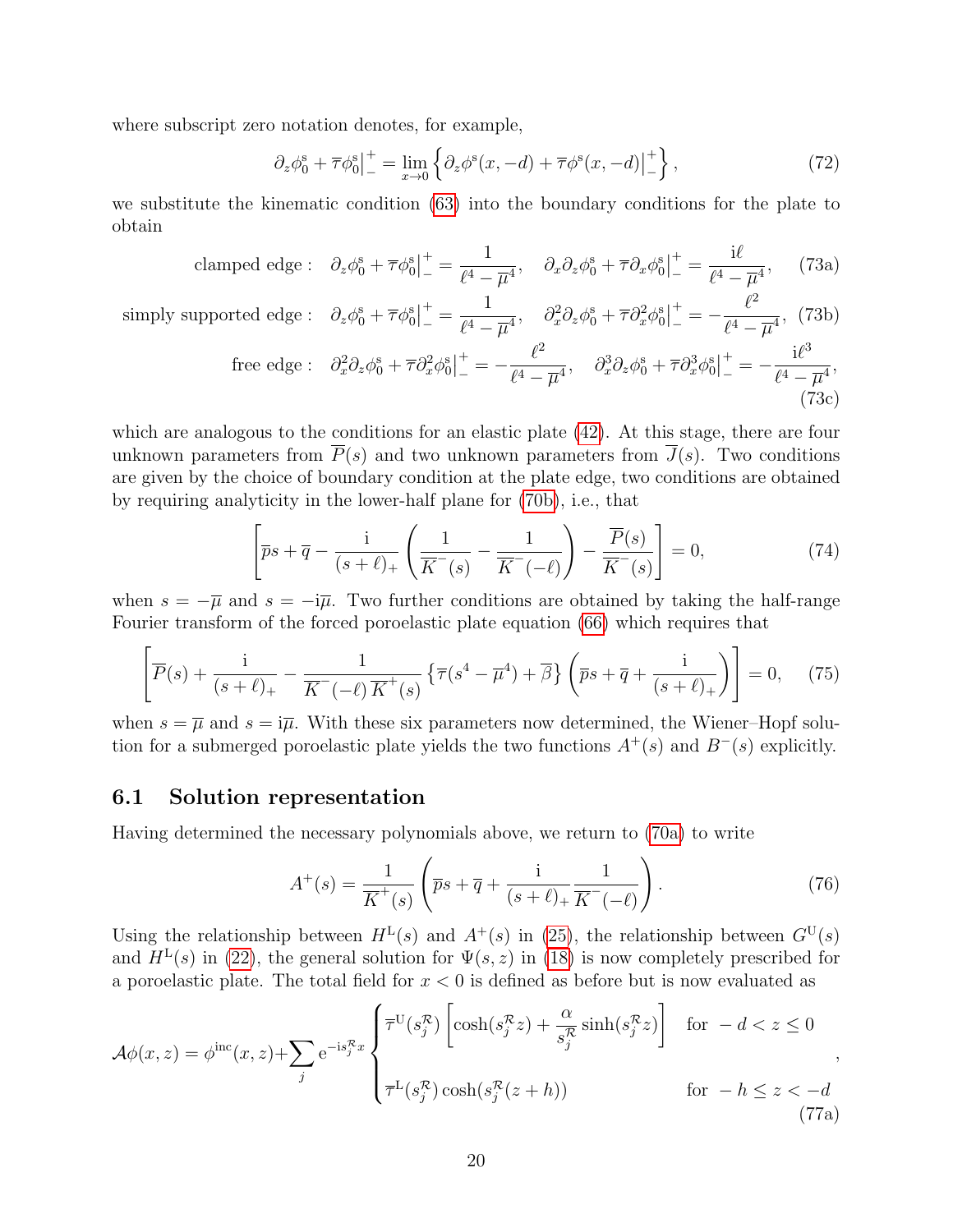where

$$
\overline{\tau}^{\mathcal{U}}(s) = \frac{\mathbf{i}}{\overline{K}^+(s)} \left( \overline{p}s + \overline{q} + \frac{\mathbf{i}}{(s+\ell)_+} \frac{1}{\overline{K}^-(-\ell)} \right) \frac{s \sinh(sc)}{(1-\alpha s) \sinh(sh) + s^2 \cosh(sh)},\tag{77b}
$$

$$
\overline{\tau}^{\mathcal{L}}(s) = \frac{\mathrm{i}}{\overline{K}^+(s)} \left( \overline{p}s + \overline{q} + \frac{\mathrm{i}}{(s+\ell)_+} \frac{1}{\overline{K}^-(-\ell)} \right) \frac{\eta(s)}{(1-\alpha s)\sinh(sh) + s^2 \cosh(sh)},\tag{77c}
$$

and  $s_j^{\mathcal{R}}$  denote solutions to  $s \sinh(sh) - \alpha \cosh(sh) = 0$  in  $U_+$ , which are all simple. Note those zeros are identical to that found previously, but that the field amplitudes now differ. Since there is no discontinuity for  $x < 0$  the above expression can be simplified to

$$
\mathcal{A}\phi(x,z) = \phi^{\text{inc}}(x,z) + \sum_{j} e^{-is_j^{\mathcal{R}}x} \overline{\tau}^{\mathcal{L}}(s_j^{\mathcal{R}}) \cosh(s_j^{\mathcal{R}}(z+h)) \text{ for } -h \le z < 0. \tag{78}
$$

Likewise the total field for  $x > 0$  is evaluated via

$$
\mathcal{A}\phi(x,z) = \sum_{j} e^{i\overline{s}_{j}^{T}x} \begin{cases} \overline{\kappa}^{U}(-\overline{s}_{j}^{T}) \left[ \cosh(\overline{s}_{j}^{T}z) + \frac{\alpha}{\overline{s}_{j}^{T}} \sinh(\overline{s}_{j}^{T}z) \right] & \text{for } -d < z \le 0\\ \overline{\kappa}^{L}(-\overline{s}_{j}^{T}) \cosh(\overline{s}_{j}^{T}(z+h)) & \text{for } -h \le z < -d \end{cases}, \quad (79)
$$

where

$$
\overline{\kappa}^{\mathcal{U}}(s) = -i\overline{K}^-(s)\left((\overline{p}s + \overline{q})(s + \ell)_+ + \frac{i}{\overline{K}^-(\ell)}\right)\frac{s\sinh(sc)}{\partial_s\overline{y}(s)},\tag{80}
$$

$$
\overline{\kappa}^{\mathcal{L}}(s) = -i\overline{K}^-(s)\left( (\overline{p}s + \overline{q})(s+\ell)_{+} + \frac{i}{\overline{K}^-(-\ell)} \right) \frac{\eta(s)}{\partial_s \overline{y}(s)},\tag{81}
$$

and

$$
\overline{y}(s) = \left[ s(s^4 - \overline{\mu}^4) \sinh(sc)\eta(s) + \left\{ \overline{\beta} + \overline{\tau}(s^4 - \overline{\mu}^4) \right\} \left\{ s \sinh(sh) - \alpha \cosh(sh) \right\} \right] (s + \ell)_+.
$$
\n(82)

In the above,  $s = -\overline{s}_j^{\mathcal{T}}$  are solutions to  $\overline{y}(s) = 0$  in  $U_{-}$ , excluding  $\overline{s}_j^{\mathcal{T}} = \ell$ , and are all simple.

#### 6.2 Conservation of energy

Recalling the earlier result [\(55\)](#page-12-0), we remark that the final integral describing the work done by the fluid on the plate no longer takes the form given in [\(58\)](#page-13-3) earlier, but must instead be evaluated numerically in the limit as  $x_{W} \to \infty$ , i.e., as

$$
\operatorname{Im}\left\{\int_0^\infty (\phi(x, -d)|_{-}^+)^* \partial_z \phi(x, -d) \, \mathrm{d}x\right\},\tag{83}
$$

so that the total dissipative loss is captured.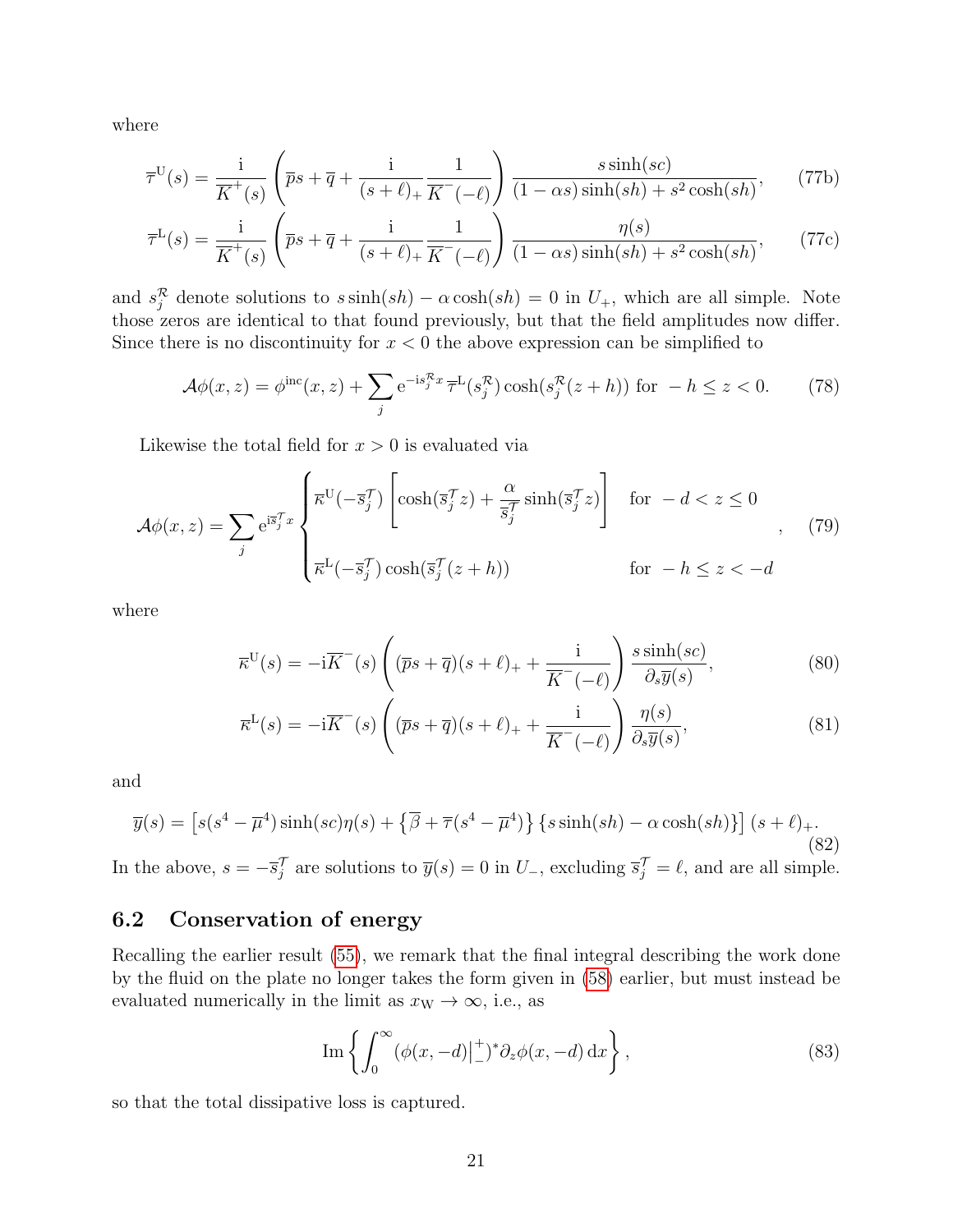

<span id="page-21-0"></span>Figure 6: As in Figure [4](#page-16-0) except with porosity  $\overline{\tau} = 0.01$ . Also superposed is the solution without porosity (red dashed lines).The full animation can be found in movie 3 in the Supplementary Material.

### 6.3 Numerical examples

In Figure [6](#page-21-0) (and the movie file in the supplementary material) we show the effect of porosity for the configuration considered in Figure [4.](#page-16-0) We set the non-dimensional porosity to be  $\tau = 0.01$ . The transmitted waves can be seen to decay as they propagate and we can see that the lower wavenumber mode (which has longer wavelength) has significantly less porosity-driven decay due to its closeness to the real line.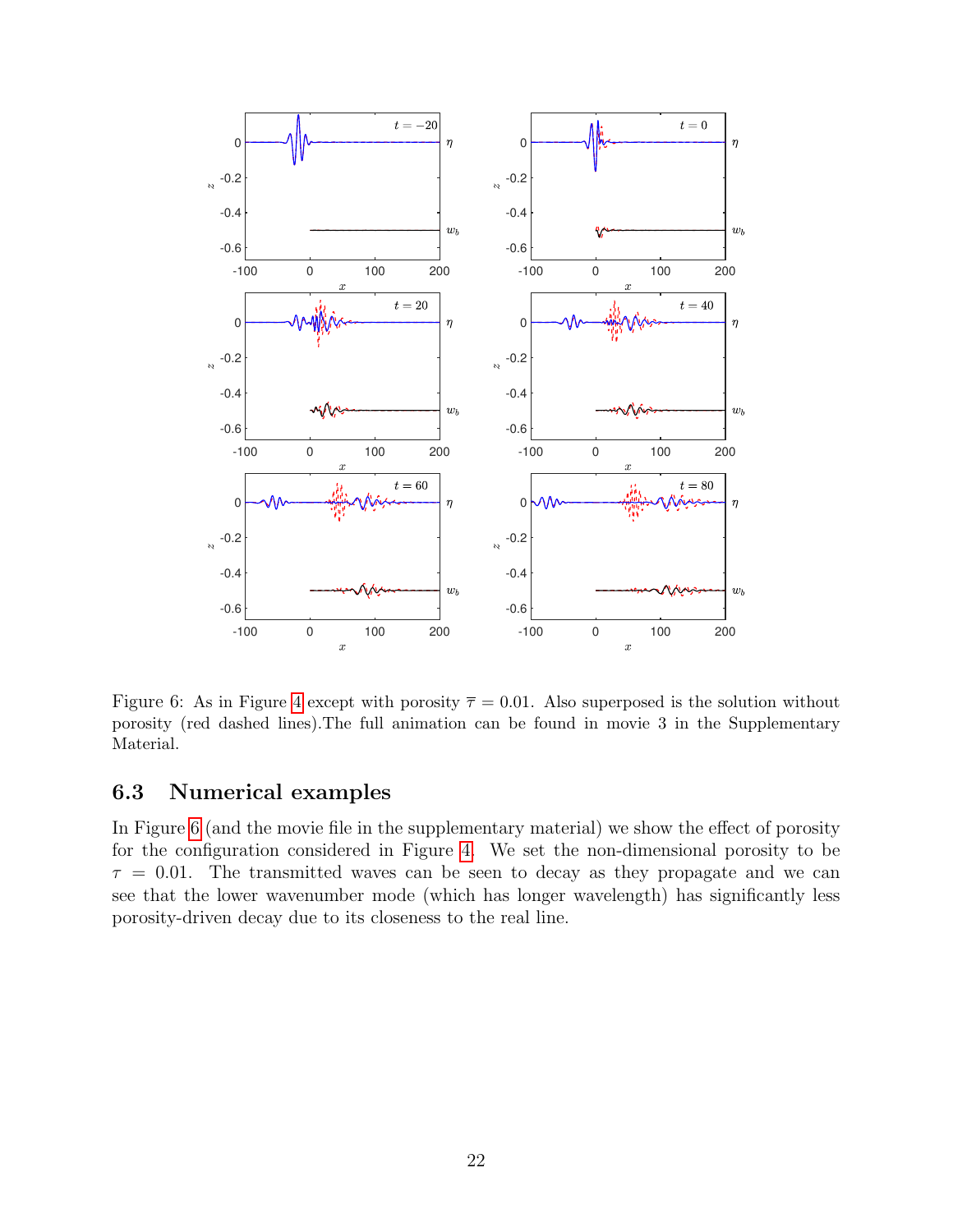## <span id="page-22-9"></span>7 Concluding remarks

We have presented a convenient Wiener–Hopf solution method for a submerged elastic plate which we have extended to the case of a submerged porous plate. In contrast to earlier works in this field, the Wiener–Hopf equation was derived in a direct manner, and the splitting was accomplished by the use of a Cauchy-type integral. The solution method was illustrated by computing the response of a submerged plate to incident Gaussian wave pulses. We showed that the effect of porosity is to damp propagating waves and that the short wavelength transmitted wave in the plate–fluid system is damped significantly more than the long-wavelength transmitted wave.

### Acknowledgements

All authors would like to thank the Isaac Newton Institute for Mathematical Sciences, Cambridge, for its support and hospitality during the programme "Bringing pure and applied analysis together via the Wiener–Hopf technique, its generalisations and applications" where work on this paper was undertaken. This work was supported by EPSRC grant no EP/R014604/1.

## References

- <span id="page-22-0"></span>[1] Howe MS. 1998 Acoustics of fluid-structure interactions. Cambridge, UK: Cambridge University Press.
- <span id="page-22-1"></span>[2] Linton CM, McIver P. 2001 Handbook of mathematical techniques for wave/structure interactions. Boca Raton, USA: Chapman and Hall/CRC.
- <span id="page-22-2"></span>[3] Squire VA. 2020 Ocean Wave Interactions with Sea Ice: A Reappraisal. Ann. Rev. Fl. Mech. 52.
- <span id="page-22-3"></span>[4] Squire VA. 2007 Of Ocean Waves and Sea-Ice Revisited. Cold Reg. Sci. Tech. 49, 110– 133.
- <span id="page-22-4"></span>[5] Evans DV, Davies TV. 1968 Wave-ice interaction. Technical Report 1313 Stevens Institute of Technology Hoboken, NJ.
- <span id="page-22-5"></span>[6] Fox C, Squire VA. 1991 Strain in Shore Fast Ice Due to Incoming Ocean Waves and Swell. J. Geophys. Res. 96, 4531–4547.
- <span id="page-22-6"></span>[7] Fox C, Squire VA. 1994 On the Oblique Reflexion and Transmission of Ocean Waves at Shore Fast Sea Ice. Phil. Trans. R. Soc. Lond. A. 347, 185–218.
- <span id="page-22-7"></span>[8] Balmforth N, Craster R. 1999 Ocean waves and ice sheets. J. Fluid Mech. 395, 89–124.
- <span id="page-22-8"></span>[9] Tkacheva LA. 2001 Surface Wave Diffraction on a Floating Elastic Plate. Fluid Dyn. 36, 776–789.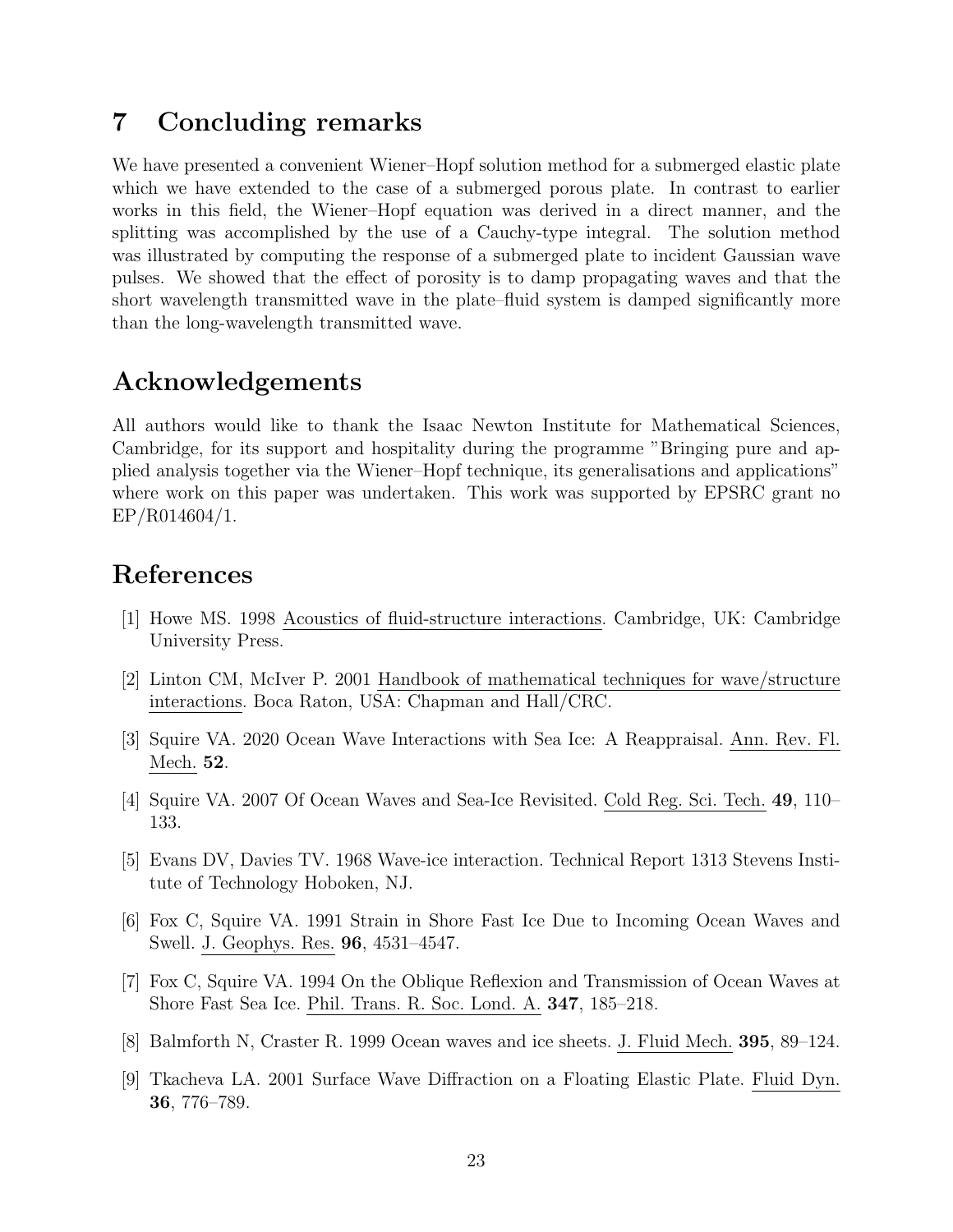- <span id="page-23-0"></span>[10] Chung H, Fox C. 2002 Calculation of wave–ice interaction using the Wiener–Hopf technique. New Zeal. J. Math. 31, 1–18.
- <span id="page-23-1"></span>[11] Sahoo T. 2013 Mathematical techniques for wave interaction with flexible structures. Boca Raton, USA: CRC Press.
- <span id="page-23-2"></span>[12] Das S, Sahoo T, Meylan M. 2018 Flexural-gravity wave dynamics in two-layer fluid: blocking and dead water analogue. J. Fluid Mech. 854, 121–145.
- <span id="page-23-3"></span>[13] Mahmood-Ul-Hassan, Meylan MH, Peter MA. 2009 Water-wave scattering by submerged elastic plates. Q. J. Mech. Appl. Math. 62, 321–344.
- <span id="page-23-4"></span>[14] Williams T, Meylan MH. 2012 The Wiener–Hopf and residue calculus solutions for a submerged semi-infinite elastic plate. J. Eng. Math. 75, 81–106.
- <span id="page-23-5"></span>[15] Wang KH, Shen Q. 1999 Wave motion over a group of submerged horizontal plates. Int. J. Eng. Sci. 37, 703–715.
- <span id="page-23-6"></span>[16] Jaworski JW, Peake N. 2013 Aerodynamic noise from a poroelastic edge with implications for the silent flight of owls. J. Fluid Mech. 723, 456–479.
- <span id="page-23-7"></span>[17] Zheng S, Meylan MH, Fan L, Greaves D, Iglesias G. 2020 Wave scattering by a floating porous elastic plate of arbitrary shape: A semi-analytical study. J. Fluid Struct. 92, 102827.
- <span id="page-23-8"></span>[18] Evans DV, Peter MA. 2011 Asymptotic reflection of linear water waves by submerged horizontal porous plates. J. Eng. Math. **69**, 135–154.
- <span id="page-23-9"></span>[19] Behera H, Sahoo T. 2015 Hydroelastic analysis of gravity wave interaction with submerged horizontal flexible porous plate. J. Fluid. Struct. 54, 643–660.
- <span id="page-23-10"></span>[20] Meylan MH, Bennetts LG, Peter MA. 2017 Water-wave scattering and energy dissipation by a floating porous elastic plate in three dimensions. Wave Motion 70, 240–250.
- <span id="page-23-11"></span>[21] Howe M, Scott M, Sipcic S. 1996 The influence of tangential mean flow on the Rayleigh conductivity of an aperture. Proc. R. Soc. A 452, 2303–2317.
- <span id="page-23-12"></span>[22] Cannell P. 1975 Edge scattering of aerodynamic sound by a lightly loaded elastic halfplane. Proc. R. Soc. A 347, 213–238.
- <span id="page-23-13"></span>[23] Crighton DG, Oswell J. 1991 Fluid loading with mean flow. I. Response of an elastic plate localized excitation. Proc. R. Soc. A 335, 557–592.
- <span id="page-23-14"></span>[24] Zhang B, Abrahams ID. 1995 The radiation of sound from a finite ring-forced cylindrical elastic shell I. Wiener–Hopf analysis. Proc. R. Soc. A 450, 89–108.
- <span id="page-23-15"></span>[25] Abrahams ID, Norris AN. 2000 On the existence of flexural edge waves on submerged elastic plates. Proc. R. Soc. A 456, 1559–1582.